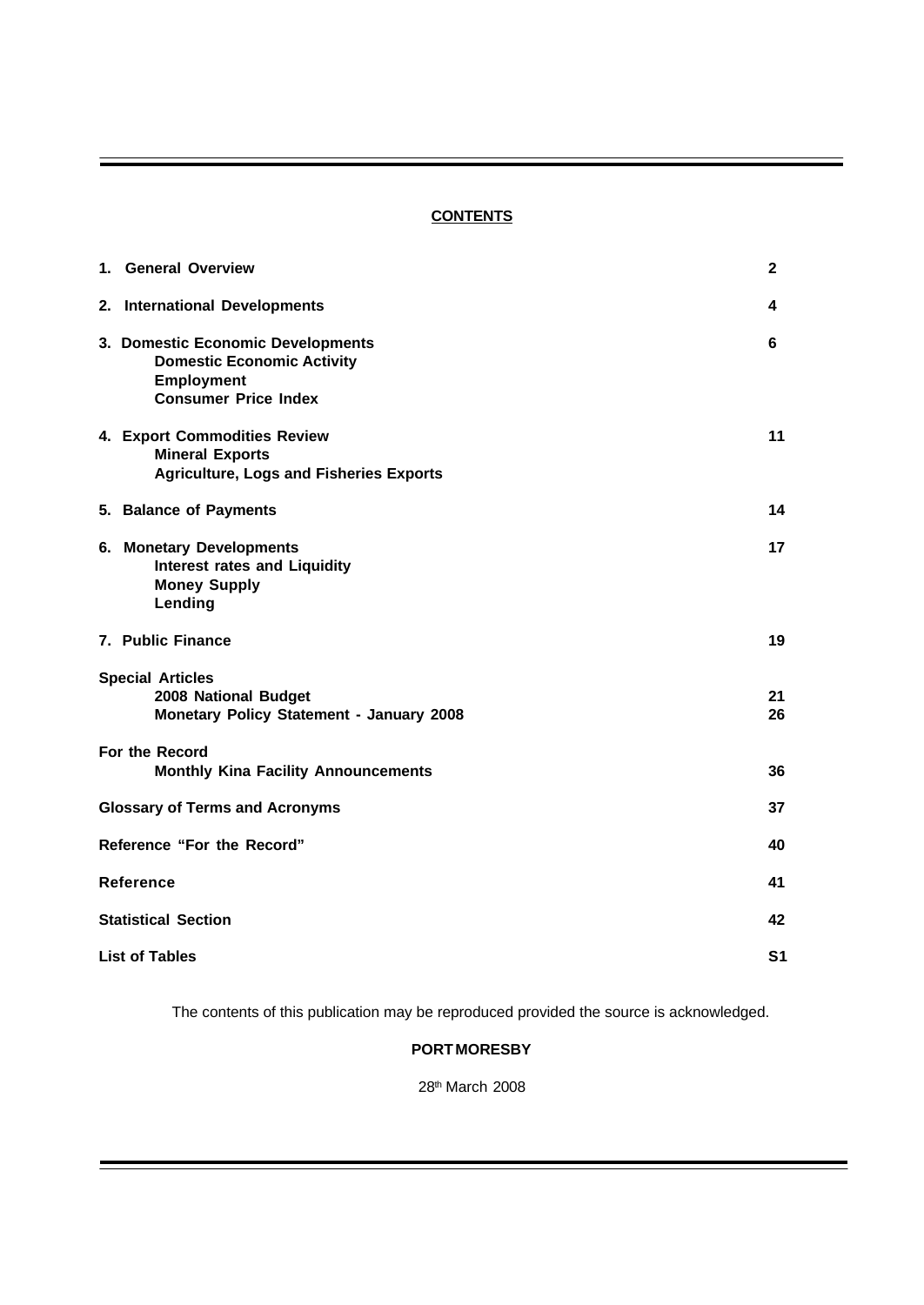## **1. GENERAL OVERVIEW**

Economic indicators available to the Bank of Papua New Guinea (Bank of PNG) showed that 2007 was another year of strong economic growth. In support of this growth were: increased annual business sales and employment growth in most sectors mainly driven by higher international prices of export commodities; increased commercial bank lending to and investments by the private sector; and an increase in government spending that provided the stimulus for increased activity. The increase in lending to the private sector was due to the low interest rate environment. Also, the stability in the exchange rate and low inflation instilled continued business confidence that was conducive for growth. The balance of payments continued to be in surplus as well as the Government's fiscal position, which was mainly due to large inflows of mineral tax revenue. With these developments in 2007, the Bank is mindful of the liquidity impact of a large increase in Government spending, continued increase in lending to the private sector and the lag effects of fuel price increases in December 2007. The Bank of PNG will closely monitor these developments and assess their impacts on liquidity, the exchange rate and inflation to ensure that price stability is not threatened.

Data obtained from the Bank of PNG's Business Liaison Survey (BLS) showed that total nominal value of sales in the formal private sector, excluding the mineral sector, increased by 8.9 percent in the September quarter of 2007, compared to the June quarter. By sector, the increase was in the transportation, retail, wholesale, manufacturing and financial/business and other services sectors, while sales in the agriculture/forestry/fisheries, building and construction and mineral sectors declined. By region, all surveyed regions recorded increases, except the Southern and Morobe regions. Over the twelve months to September 2007, the total nominal value of sales in the formal private sector, excluding the mineral sector, increased by 41.2 percent.

The Bank's Employment Index indicated that over the year to December 2007, the level of employment in the formal private sector, excluding the mineral sector, increased by 9.6 percent. In the December quarter of 2007, the level of employment increased by 2.1 percent , compared to a decline of 0.5 percent in the September quarter. The increase in employment was in the transportation, agriculture/forestry/fisheries, retail, wholesale, manufacturing, financial/business and other services sectors, while the building and construction sector declined. By region, all surveyed regions recorded growth in employment, except the Highlands region.

Quarterly headline inflation, as measured by the Consumer Price Index (CPI), was 2.9 percent in the December quarter of 2007, compared to 0.6 percent in the September quarter. This outcome was due to higher betelnut prices, increase in fuel prices and higher inflation outcomes for PNG's major trading partners. Trimmed mean inflation was 2.3 percent in the December quarter of 2007, compared to 1.1 percent in the September quarter. Exclusion-based inflation was 2.1 percent in the December quarter of 2007, compared to 1.2 percent in the September quarter. Annual headline inflation was 3.2 percent in the December quarter of 2007, compared to negative 1.6 percent in the September quarter. This outcome was due to higher prices in all expenditure groups, except the 'Household equipment and operations' group.

Over 2007, the kina appreciated against the US dollar and depreciated against the Australian dollar. The kina ended the year against the US dollar at 35.25 cents, from 33.00 cents at the end of 2006. Against the Australian dollar, the kina was worth 39.99 Australian cents at the end of 2007, compared to 41.71 cents at the end of 2006. During 2007, the daily average kina exchange rate appreciated by 1.0 percent against the US dollar to 33.75 cents and 4.3 percent against the Japanese yen to 39.71 yen. The daily average kina exchange rate depreciated by 7.7 percent against the Australian dollar to 40.3 cents, by 5.4 percent against the pound sterling to 16.86 pence and by 5.7 percent against the euro to 24.65 cents. These movements resulted in the daily average Trade Weighted Index (TWI) depreciating by 4.1 percent over the year.

Higher international prices for most of Papua New Guinea's exports more than offset the appreciation of the kina against the US dollar, resulted in a 11.0 percent increase in the weighted average kina price of exports in 2007, compared to 2006. There was a 8.7 percent increase in the weighted average price of mineral exports, with higher kina prices of gold, copper and crude oil. For agricultural, logs and marine product exports, the weighted average kina price increased by 24.4 percent. This was accounted for by higher kina prices of coffee, cocoa, copra, copra oil, palm oil,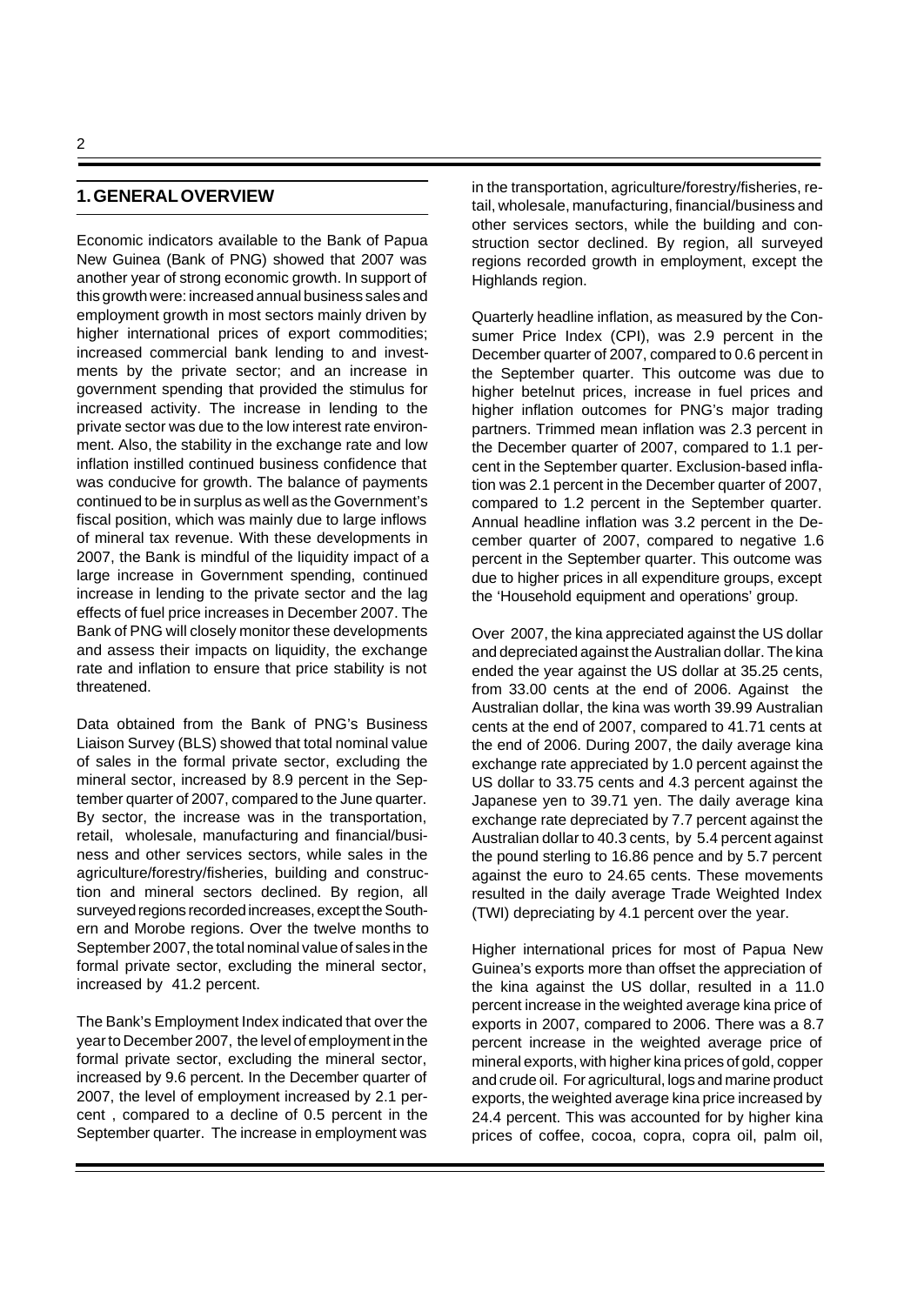### rubber and log exports.

The overall surplus in the balance of payments was K1,592 million in 2007, compared to a surplus of K1,958 million in 2006. This outcome was mainly due to a lower surplus in the current account.

The current account recorded a lower surplus of K555 million in 2007, compared to a surplus of K1,255 million in 2006. This outcome was the result of a lower trade surplus and higher net service payments.

The capital account recorded a net inflow of K113 million in 2007, compared to a surplus of K135 million in 2006, reflecting lower transfers by donor agencies through direct project financing.

The financial account recorded a higher net inflow of K924 million in 2007, compared to a net inflow of K584 million in 2006. This outcome was due to higher net inflows of foreign direct investments. These more than offset net outflows from investments in financial derivative instruments and other investments.

The level of gross foreign exchange reserves at the end of December 2007 was K5,919.4 (US\$2,106.1) million, sufficient for 9.3 months of total and 13.4 months of non-mineral import covers.

The Bank of Papua New Guinea maintained a neutral monetary policy stance based on low quarterly inflation outcomes in 2007. This was consistent with the Bank's expectations, as stated in the January and July 2007 Monetary Policy Statements (MPS) with the Kina Facility Rate (KFR) maintained at 6.00 percent throughout 2007.

The Bank continued to utilise Open Market Operation (OMO) instruments in the conduct of monetary policy over the year to December 2007. Between June and November 2007, there were no Treasury bill auctions as the Government retired its maturing bills. The liquidity impact of the maturities was sterilised through the additional issuance of Central Bank Bills (CBBs) and use of Reverse Repos.

The average level of broad money supply (M3\*) increased by 32.0 percent in 2007, compared to an increase of 35.4 percent in 2006. This outcome was due to increases of 57.7 percent in average net foreign assets of the depository corporations and 35.8 percent in average net private sector credit, which more than offset a decline of 52.0 percent in average net claims on the Central Government. Net domestic claims outstanding, excluding advances to the Central Government and outstanding loans under the Government's Agricultural export commodity price support schemes increased by 33.5 percent in 2007, compared to an increase of 26.7 percent in 2006. The average level of the monetary base (reserve money) grew by 19.0 percent in 2007, compared to an increase of 10.5 percent in 2006. This was due to increases in deposits from Other Deposit Corporations (ODCs) at the Central Bank and currency in circulation.

In 2007, total domestic credit extended by depository corporations to the private sector, public non-financial corporations, Provincial and Local Governments, and other financial corporations, increased by K1,007.3 million to K4,043.8 million, compared to an increase of K795.3 million in 2006, mainly due to the growth in private sector credit of K1,006.7 million.

Preliminary estimates of the fiscal operations of the National Government for 2007 showed an overall surplus of K575.5 million, compared to a surplus of K535.8 million in 2006. This represents 3.1 percent of the revised nominal GDP and was mainly due to higher than expected mineral tax revenue, which more than offset an increase in expenditure.

Total revenue, including foreign grants, during 2007 was K6,960.3 million, 10.3 percent higher than the receipts collected in 2006, and represents 96.7 percent of the revised budgeted revenue for 2007. The increase was attributed to higher tax revenue, which more than offset declines in non-tax revenue, infrastructure tax credits and foreign grants.

Total expenditure during 2007 was K6,384.8 million, 10.6 percent higher than in 2006, and represents 92.8 percent of the revised budgeted expenditure for 2007. The increase reflected higher recurrent and capital expenditure.

The budget surplus was partly used to make net overseas loan repayments totalling K427.3 million, while a net negative financing of K148.2 million reflected deposits held with the domestic banking system. The net external loan repayments comprised of K324.6 million to concessionary, K15.6 million to commercial and K87.1 million to extraordinary sources.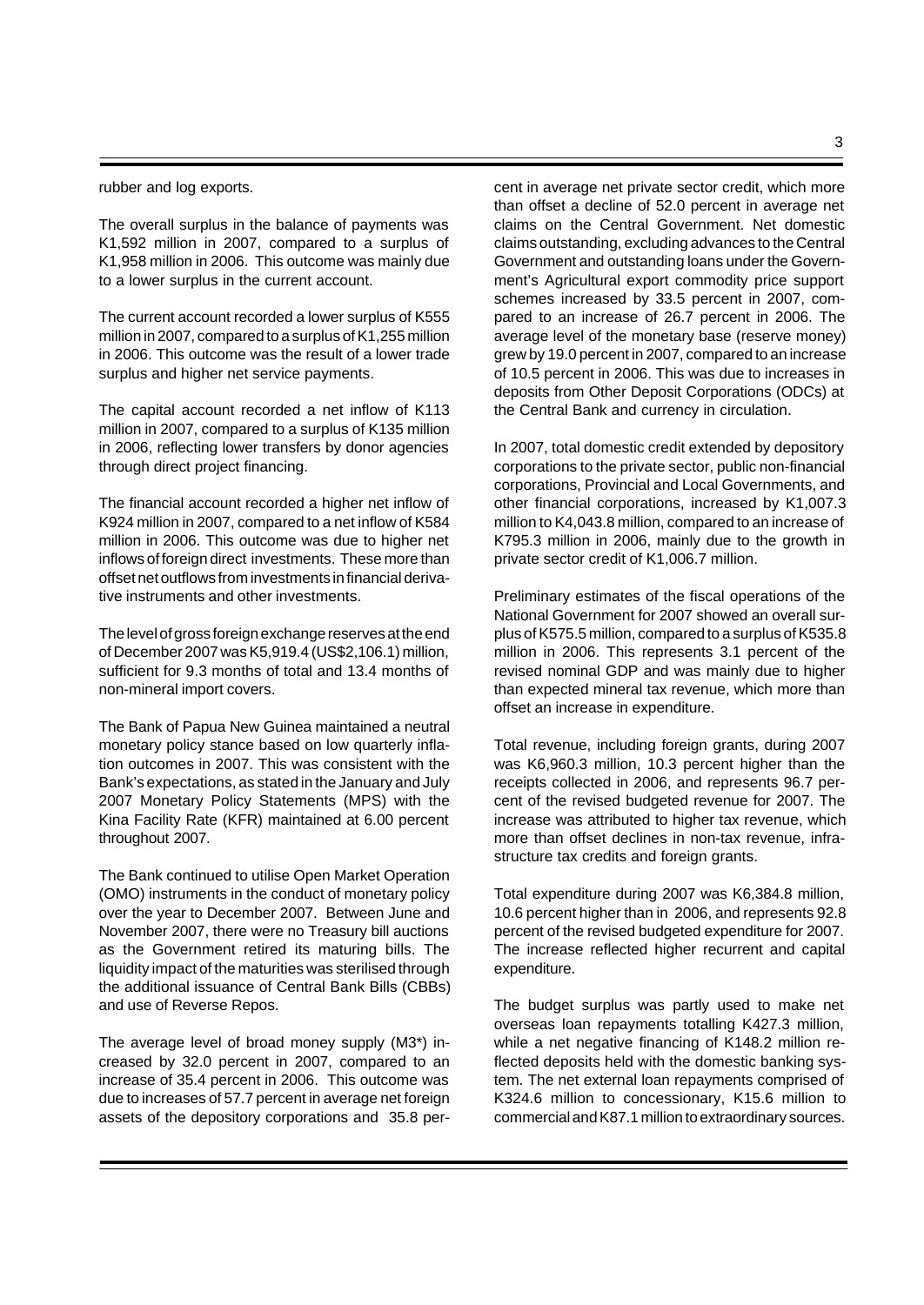# **2. INTERNATIONAL DEVELOPMENTS**

The world economy continued to grow in 2007. The latest International Monetary Fund (IMF) forecast published in the October 2007 World Economic Outlook Report was for real GDP to grow by 4.9 percent in 2007, compared to 5.4 percent in 2006. This global growth is supported by strong growth in emerging economies with India, China and Russia accounting for half the growth. The rapid growth in emerging markets partially offset the slow down in the major industrialised countries, which was due to the sub-prime housing crisis in the United States (US) and tightening of credit markets. The rate of growth of the global economy is expected to slow to 4.1 percent in 2008.

Stock markets experienced significant losses in the last quarter of 2007 with investor confidence affected by the losses made by investment banks from investments in the US sub-prime mortgage market. The Federal Reserve, the Bank of England and the European Central Bank acted in unison in the last quarter of 2007 by injecting liquidity into the money markets amid fears that a stasis in lending could have serious effects for the global economy.

The equity market turmoil in the last quarter of 2007 caused a retreat from carry trade positions. High yielding currencies such as the Australian dollar and the pound sterling depreciated against low yielding currencies such as the Japanese yen and the Swiss franc.

The price of crude oil reached a record high in November of US\$99 per barrel on the back of heavy demand from the US and concerns over the reliability of supplies from the Middle East. The price of oil fell slightly towards the end of the year. The price of gold rose to US\$923 per ounce as some South African mines closed due to power shortages. The market for gold set a series of new records during 2007 as companies predicted weaker earnings and lending markets were concerned that the US dollar will remain weak due to further interest rate cuts.

Finance Ministers from the world's 20 largest economies met in Cape Town, South Africa, in November 2007. Issues discussed included the rising risks to economic growth and inflation, China's reluctance to revalue its currency and the falling US dollar. At the meeting, the new managing director of the IMF, Mr.

Strauss Kahn, stated that as emerging economies have increasing influence in the global economy they should have more votes in the IMF. He suggested that votes from developing countries should be transferred to the emerging economies.

In December 2007, the United Nation's Framework Convention on Climate Change (UNFCCC) held a conference in Bali, Indonesia. The conference culminated in the adoption of the Bali Roadmap, which includes the Bali Action Plan. The plan charts the course for a new negotiating process designed to deal with climate change.

In the US, real GDP grew by 2.5 percent in 2007, compared to 3.3 percent in 2006. In the last quarter of the year, real GDP grew by 0.6 percent. The sluggish growth in the last two quarters of 2007 was mainly due to a fall in housing investments and a sharp drop in inventories.

Industrial production increased by 1.5 percent in 2007, compared to an increase of 3.0 percent in 2006. The Institute of Supply Management's Purchasing Manager's Index (PMI) was 50.0 in November 2007, and fell to 48.4 percent in December 2007, compared to 51.4 percent in December 2006. An index rating of under 50 indicates a contraction in the manufacturing sector. The slow down in the index on the previous year's figures represented the continued slump in the automotive sector. The unemployment rate was 5.0 percent in December 2007, compared to 4.5 percent in December 2006.

Consumer prices rose by 4.1 percent in 2007, compared to an increase of 3.5 percent in 2006, reflecting the trend of rising food and energy prices in the US economy. Broad money supply increased by 6.1 percent in 2007, compared to an increase of 5.4 percent in 2006. The Federal Reserve cut the Federal Funds Rate by 25 basis points to 4.25 percent in December 2007, signalling that stimulating the economy to avoid recession was more of a priority than containing inflation.

The trade account deficit decreased to US\$815.6 billion in 2007, from a deficit of US\$837.2 billion in 2006, reflecting increased exports and reduced imports.

In Japan, real GDP grew by 2.0 percent in 2007, compared to 2.3 percent in 2006. Real GDP grew by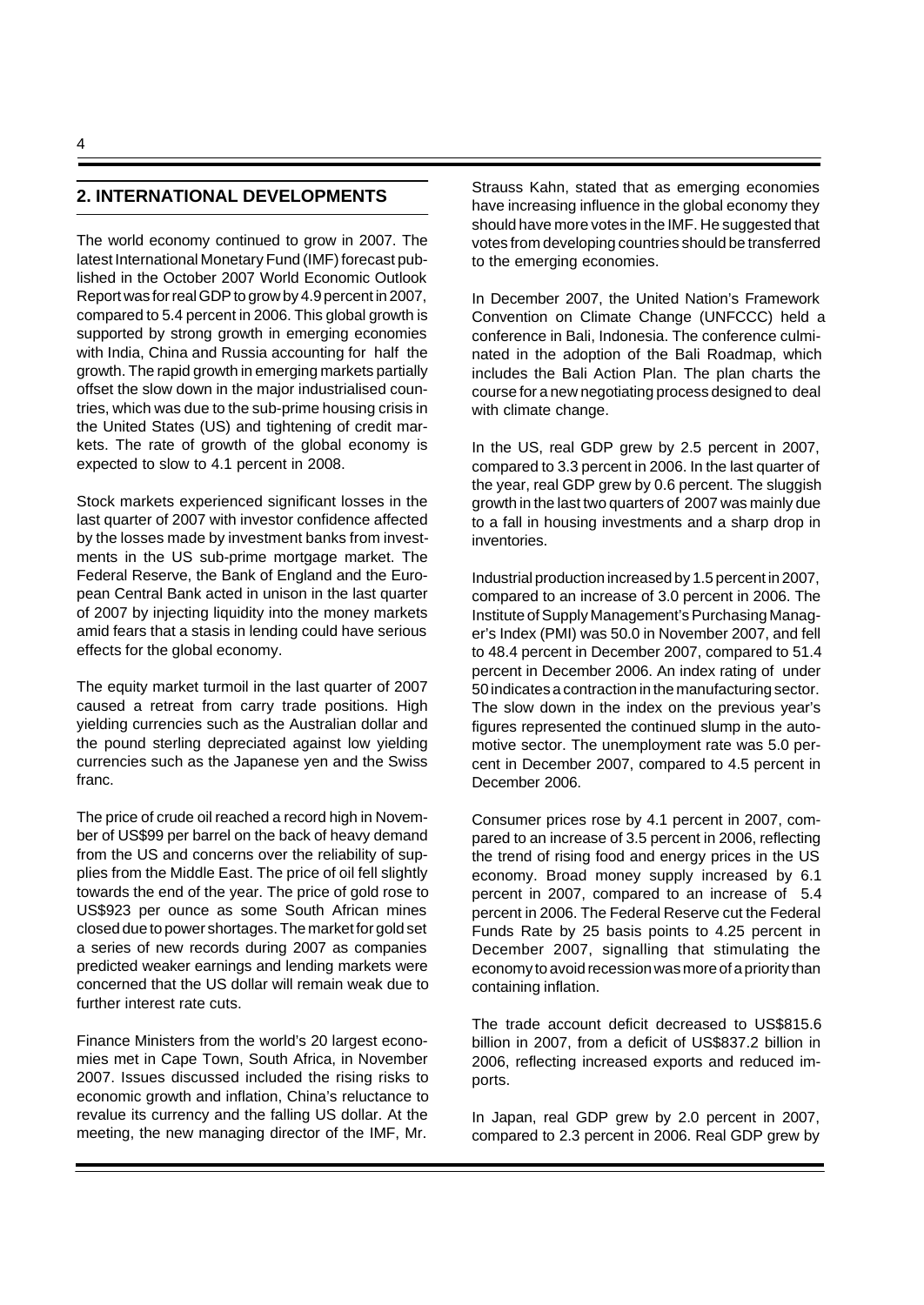3.7 percent in the December quarter of 2007. This continued Japan's longest period of economic recovery in post-war years despite the value of the stock market falling in the second half of 2007 and productivity remaining low.

Industrial production increased by 0.8 percent in 2007, compared to 2.3 percent in 2006. In December, industrial production rose by 1.4 percent, reversing a sharp fall the previous month. Retail sales decreased by 0.2 percent in 2007, the same as in 2006. The unemployment rate fell to 3.8 percent in December 2007, from 4.1 percent in December 2006. Despite the unemployment rate falling, wages remain stagnant and household spending remained low.

Consumer prices increased by 0.7 percent in 2007, compared to 0.3 percent in 2006. Broad money supply increased by 2.1 percent in 2007, compared to 0.8 percent in 2006. The Bank of Japan maintained its call rate at 0.5 percent in the last quarter of 2007.

The current account surplus was US\$212.8 billion in 2007, compared to US\$170.4 billion in 2006 mainly due to increased exports to Europe and China.

In the Euro area, real GDP grew by 2.3 percent in 2007, compared to 3.3 percent in 2006. Consumer prices rose by 3.1 percent in 2007, compared to 1.9 percent in 2006. Broad money supply increased by 11.5 percent in the year, compared to 9.7 percent in 2006. The European Central Bank kept the Euro Refinancing Rate steady at 4.0 percent in the fourth quarter of 2007. Industrial production rose by 1.3 percent in 2007, compared to 4.0 percent in 2006. Retail sales fell by 2.0 percent in 2007, compared to 2.1 percent in 2006. In 2007, the current account deficit was US\$18.9 billion.

In Germany, real GDP grew by 1.8 percent in 2007, compared to 2.6 percent in 2006. Export sales remained strong but domestic demand was hampered by the high unemployment rate and wages remained stagnant.

Industrial production increased by 4.4 percent in 2007, compared to 5.5 percent in 2006. Retail sales fell by 6.9 percent in 2007, compared to a fall of 0.2 percent in 2006. The level of unemployment fell from 9.5 percent in December 2006 to 8.4 percent in December 2007.

Consumer prices rose by 2.7 percent in 2007, compared to an increase of 1.6 percent in 2006. The rise in inflation was due to an increase in value-added tax and higher fuel and food costs.

The current account surplus was US\$223.2 billion in 2007, compared to US\$129.4 billion in 2006 reflecting the continued growth of exports.

In the United Kingdom (UK), real GDP grew by 2.9 percent in 2007, compared to 3.0 percent in 2006, mainly due to buoyant domestic demand. In November, housing price fell for the third consecutive month by 1.1 percent.

Industrial production increased by 0.7 percent in 2007, compared to 0.5 percent in 2006. Retail sales rose by 2.7 percent in 2007, compared to 3.7 percent in 2006. The unemployment rate was 5.2 percent in December 2007, compared to 5.5 percent in December 2006.

Consumer prices rose by 2.1 percent in 2007, compared to an increase of 3.0 percent in 2006. Broad money supply rose by 12.3 percent in 2007, compared to 12.8 percent in 2006. The Bank of England reduced its base rate from 5.75 percent to 5.5 percent in December 2007 in order to stimulate the economy.

The trade deficit was US\$175.1 billion in 2007, compared to a deficit of US\$155.3 billion in 2006, reflecting increased imports.

In Australia, real GDP grew by 3.9 percent in 2007, compared to 2.5 percent in 2006. The growth was driven by high export commodity prices and strong domestic demand.

Industrial production increased by 4.3 percent over the year to September 2007, compared to 0.9 percent over the year to September 2006. The higher increase was associated with higher value of raw materials. Retail sales increased by 5.7 percent in 2007, compared to 4.2 percent in 2006. The unemployment rate was 4.3 percent in December 2007, compared to 5.1 percent in December 2006, its lowest level in 30 years. However, a shortage in specialised skilled labour remains a concern.

Consumer prices increased by 3.0 percent in 2007, compared to 3.3 percent in 2006. This outcome was due to increases in the price of food, water and utility. This rate is on the upper limit of the Reserve Bank of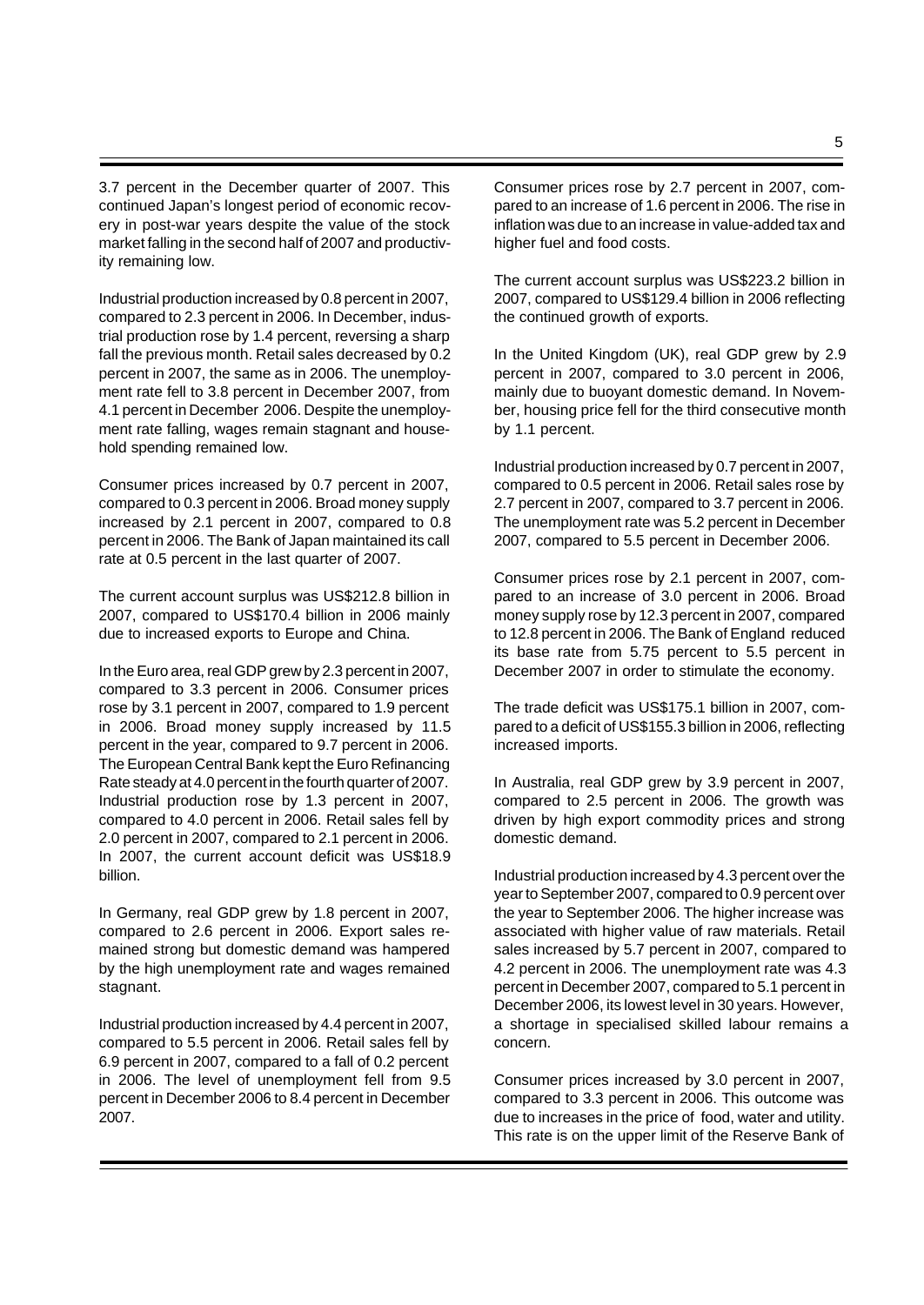Australia's (RBA) inflation target of 2 - 3 percent. With expectations of high inflation, the RBA raised the Cash Rate in November 2007 by 25 basis points to 6.75 percent to counter inflationary pressures.

The trade deficit was US\$18.0 billion in 2007, compared to US\$9.4 billion in 2006. The deficit was higher than the previous year, despite the high prices and demand for Australia's mineral exports.

In 2007, the US dollar depreciated against the pound sterling, the Japanese yen, the euro and the Australian dollar. The weakness of the US dollar reflected the troubled sub-prime market of the housing sector and the associated low growth of the US economy.

During 2007, the kina appreciated against the US dollar and depreciated against the Australian dollar. The kina ended the year against the US dollar at 35.25 cents, from 33.00 cents at the end of 2006. Against the Australian dollar, the kina was worth 39.99 Australian cents at the end of 2007, compared to 41.71 cents at the end of 2006. The daily average kina exchange rate appreciated during 2007 by 1.0 percent against the US dollar to 33.75 cents and by 4.3 percent against the Japanese yen to 39.71 yen. The daily average kina exchange rate depreciated by 7.7 percent against the Australian dollar to 40.3 cents, against the pound sterling by 5.4 percent to 16.86 pence and by 5.7 percent against the euro to 24.65 cents. These movements resulted in the daily average Trade Weighted Index (TWI) depreciating by 4.1 percent in 2007.

### **3. DOMESTIC ECONOMIC DEVELOPMENT**

### **DOMESTIC ECONOMIC ACTIVITY**

Data obtained from the Bank of Papua New Guinea's Business Liaison Survey (BLS) indicated that economic activity increased further in the September quarter of 2007. The nominal value of sales of the private sector, excluding the mineral sector, increased by 8.9 percent in the September quarter of 2007, compared to the June quarter. Over the twelve months to September 2007, the nominal value of sales of the private sector, excluding the mineral sector, increased by 41.2 percent.

In the manufacturing sector, the nominal value of sales increased by 19.8 percent in the September quarter of

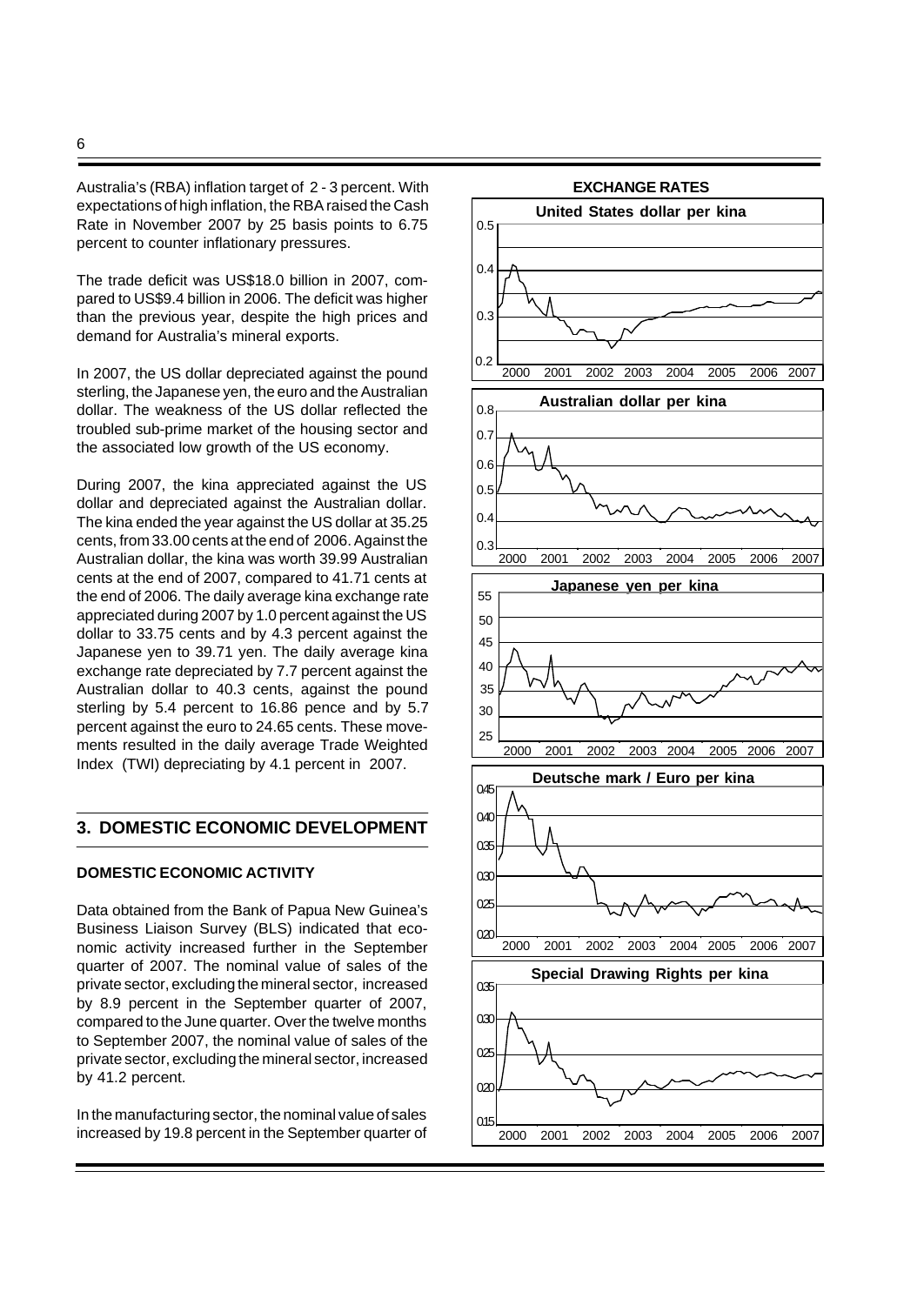2007, compared to the previous quarter. The increase was due to high demand for a wide range of products including fuel-based and forest products, paints, building accessories, cigarettes and tobacco. Over the twelve months to September 2007, the total nominal value of sales increased by 44.2 percent.

In the retail and wholesale sectors, the nominal value of sales increased by 6.8 percent in the September quarter of 2007, compared to the previous quarter. The retail sector recorded an increase in the nominal value of sales of 2.0 percent, while in the wholesale sector it increased by 9.2 percent. In the retail sector, the increase was mainly due to high demand for a whole range of products from tyres to merchandise items. The increase in the wholesale sector was due to higher demand as retailers restocked for the festive reason, election-related spending and the expansion of operations by a major wholesaler in the Momase region. Over the twelve months to September 2007, the total nominal value of sales increased by 35.5 percent and 36.9 percent, respectively.

The nominal value of sales in the financial/business and other services sector increased by 1.9 percent in the September quarter of 2007, compared to the previous quarter. The increase was mainly attributed to higher demand for professional services as well as security and catering services. Over the twelve months to September 2007, the total nominal value of sales increased by 41.5 percent.

The nominal value of sales in the transportation sector increased by 15.8 percent in the September quarter of 2007, compared to the previous quarter. The increase was mainly due to increased business activity by a major sea transportation company with one of its barges recommencing operations after undergoing repairs. Over the twelve months to September 2007, the total nominal value of sales increased by 20.7 percent.

In the building and construction sector, the nominal value of sales declined by 29.7 percent in the September quarter of 2007, compared to the previous quarter. The decline was mainly due to the completion of projects which included existing road maintenance in the Highlands region and building projects in NCD. Over the twelve months to September 2007, the total nominal value of sales increased by 25.6 percent.

In the mineral sector, the nominal value of sales

declined by 28.6 percent in the September quarter of 2007, compared to the previous quarter. The decline was mainly due to lower production of copper ore as a result of the extraction of low grade ores and a fall in the price of copper. Over the twelve months to September 2007, the total nominal value of sales declined by 0.5 percent.

In the agriculture/forestry/fisheries sector, the nominal value of sales declined by 4.0 percent in the September quarter of 2007, compared to the previous quarter. In the agriculture sub-sector, the decline was mainly due to lower palm oil production reflecting the flood in the Northern province. In the forestry sub-sector, the decline was due to lower harvest of logs mainly reflecting wet weather conditions. Over the twelve months to September 2007, the total nominal value of sales increased significantly by 62.2 percent.

By region, the nominal value of sales in the Southern region declined by 30.9 percent in the September quarter of 2007, compared to the June quarter. The decline was mainly in the mineral and agriculture and forestry sub-sectors. The fall in the mineral sector was primarily due to a decline in production reflecting low copper ore grades. The decline in the agriculture and forestry sub-sectors was due to lower production of palm oil and logs, respectively, reflecting the flood in the Northern province and wet weather conditions. Over the twelve months to September 2007, the total nominal value of sales declined by 14.0 percent.

In the Morobe region, the nominal value of sales declined by 1.1 percent in the September quarter of 2007, compared to the June quarter. The outcome was mainly due to lower activity in the manufacturing and retail sectors. In the manufacturing sector, the decline was due to a fall in the demand for various products including food products, motor vehicles, computers and information technology accessories. The decrease in the retail sector was mainly due to lower demand for food and general merchandise items. Over the twelve months to September 2007, the total nominal value of sales increased by 24.9 percent.

In the Islands region (including the Autonomous region of Bougainville), the nominal value of sales increased by 0.1 percent in the September quarter of 2007, compared to the June quarter. The increase was mainly in the retail and other services sector. The increase in retail sales was mainly due to higher demand for retail items supported by higher cocoa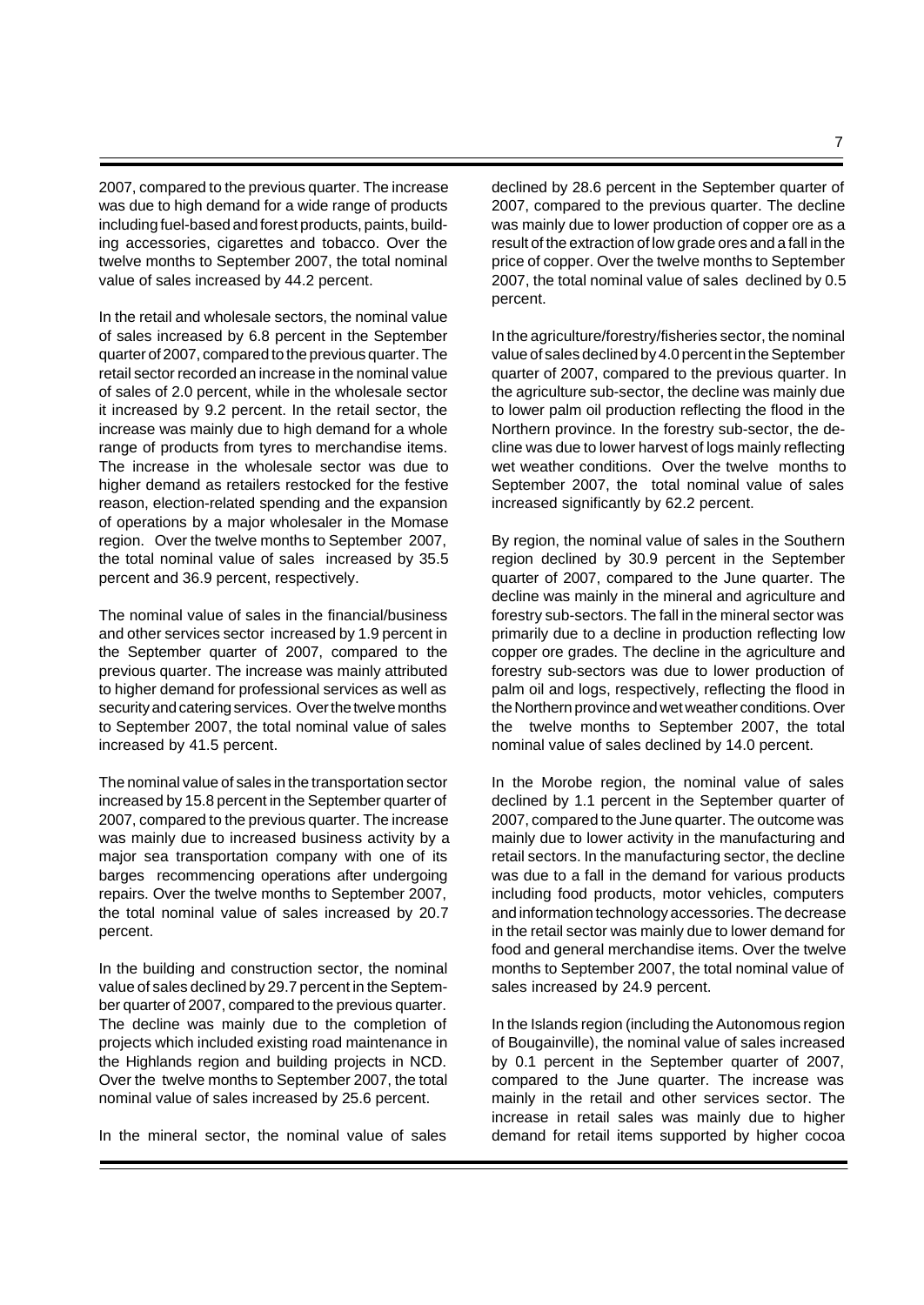production and favourable prices. The increase in the other services sector was due to higher demand for catering services at the Simberi mine. Over the twelve months to September 2007, the total nominal value of sales increased by 68.6 percent.

In the NCD, the nominal value of sales increased by 11.8 percent in the September quarter of 2007, compared to the June quarter. The increase was in the manufacturing, retail, financial/business and other services sector. The increase in the manufacturing sector was due to higher prices for fuel products, while the increase in the retail sector was due to higher demand for retail goods. The increase in the financial/business and other services sector was due to a pick up in demand for security services. Over the twelve months to September 2007, the total nominal value of sales increased by 44.5 percent.

In the Momase region (excluding Morobe), the nominal value of sales increased by 26.1 percent in the September quarter of 2007, compared to the June quarter. The increase was mainly in the wholesale sector and the fisheries sub-sector. The increase in the wholesale sector was due to the expansion of operations and higher demand for wholesale goods as retail companies started to restock for the festive season. The increase in the fisheries sub-sector was due to increased catches of tuna. Over the twelve months to September 2007, the total nominal value of sales increased by 70.9 percent.

In the Highlands region, the nominal value of sales increased by 26.9 percent in the September quarter of 2007, compared to the June quarter. The increase was mainly in the agriculture and wholesale sectors. The increase in the agriculture sector was due to higher production and export of coffee reflecting higher international prices. Over the twelve months to September 2007, the total nominal value of sales increased by 24.8 percent.

#### **EMPLOYMENT**

According to the Bank's Employment Index, the level of employment in the formal private sector, excluding the mineral sector, increased by 2.1 percent in the December quarter of 2007, compared to a decrease of 0.5 percent in the September quarter. All sectors recorded increases in employment, except the building and construction sector. All regions recorded growth in employment, except the Highlands region. Over the year to December 2007, the level of employment in the formal private sector, excluding the mineral sector, increased by 9.6 percent.

In the agriculture/forestry/fisheries sector, the level of employment increased by 1.5 percent in the December quarter of 2007, compared to a decrease of 4.1 percent in the previous quarter. The lower increase was due to the flood in the Northern province. In the agriculture sub-sector, the increase was mainly associated with the harvest of palm oil in the Milne Bay province, which more than offset the decline in the Northern province due to the flood. In the forestry subsector, the opening of a new camp site by a logging company, and increased activity and employment of casuals contributed to the growth. In the fisheries subsector, the increase was a result of growth in activities by a major fishing company associated with the selection, grading and cleaning of shells. Over the year to December 2007, the level of employment increased by 13.1 percent.

In the building and construction sector, the level of employment decreased by 11.2 percent in the December quarter of 2007, compared to a decrease of 5.2 percent in the previous quarter. The decrease was due to the completion of several building and construction projects in the NCD and Highlands regions, reduction in the operations of a mining exploration company, and the laying-off of staff by a construction company during the festive period. Over the year to December 2007, the level of employment decreased by 3.4 percent.



<sup>1</sup>The dotted vertical line indicates a break in series from 2002. See 'For the Record' in the March 2003 QEB on page 31 and the September 2005 QEB on page 29.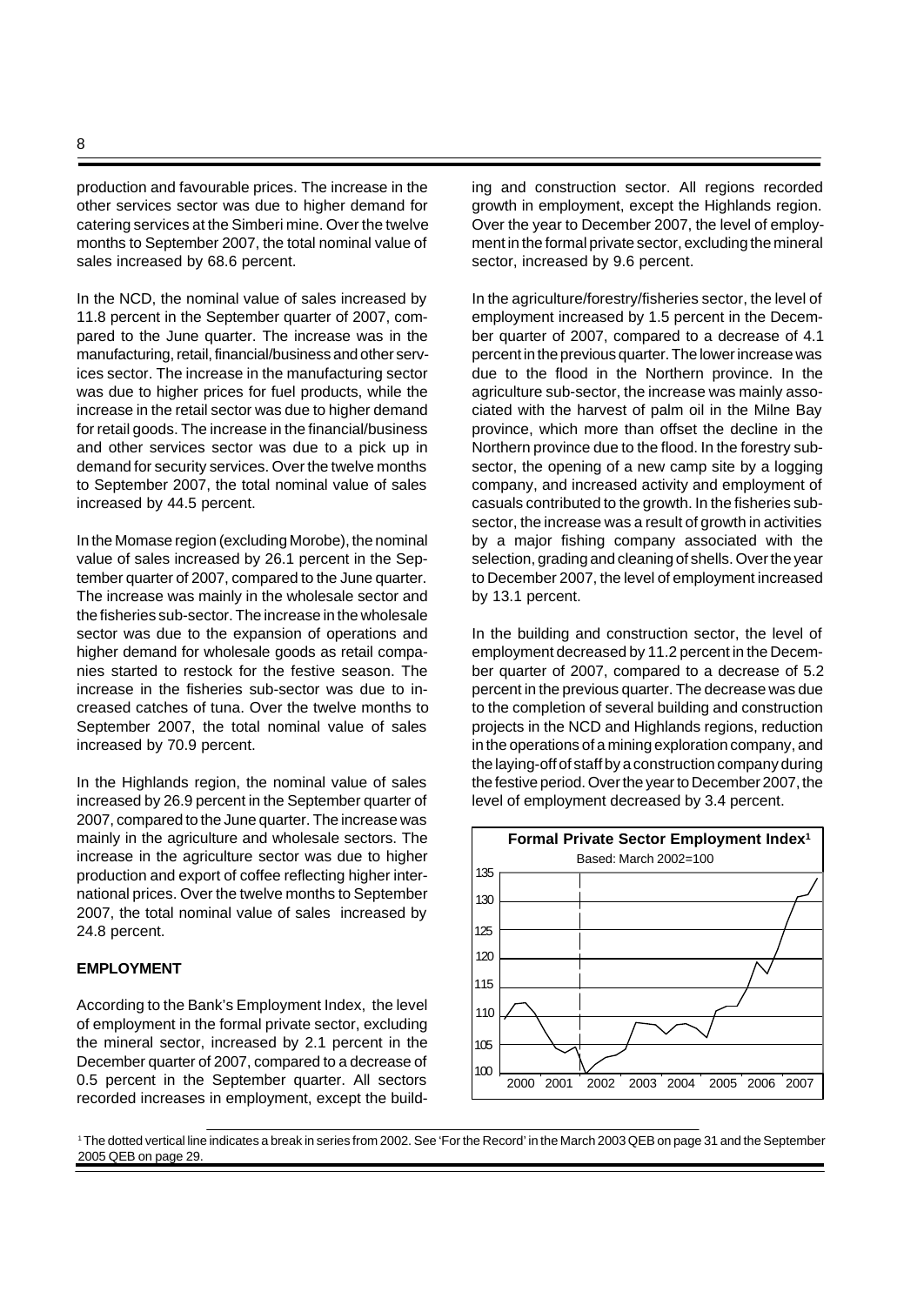In the transportation sector, the level of employment increased by 4.5 percent in the December quarter of 2007, compared to a decrease of 1.3 percent in the previous quarter. The growth was mainly due to higher passenger travel during the festive period, opening of a new branch by a hire car company in Wewak, and recruitment for new contracts awarded. Over the year to December 2007, the level of employment increased by 8.1 percent.

In the manufacturing sector, the level of employment increased by 5.4 percent in the December quarter of 2007, compared to an increase of 2.2 percent in the September quarter. The growth was due to increased orders reflecting higher demand, expansion of operations into other areas and part-time employment of students during the festive season. Over the year to December 2007, the level of employment increased by 11.5 percent.

In the retail and wholesale sectors, the level of employment increased by 5.4 percent and 4.5 percent, respectively in the December quarter of 2007, compared to increases of 3.2 percent and 0.5 percent, respectively, in the September quarter. The increase reflected higher demand, expansion of activities into other centres by two retail companies involved in the sales of tyres and industrial goods and employment of students during the festive period. Over the year to December 2007, the level of employment increased by 18.0 percent in the retail sector, while the wholesale sector recorded an increase of 5.5 percent.

In the financial/business and other services sector, the level of employment increased by 1.2 percent in the December quarter of 2007, compared to an increase of 2.4 percent in the September quarter. The increases in the finance, insurance, hotel and catering subsectors were mainly due to the recruitment of graduate trainees and higher demand during the festive season. In the other services sub-sector, the increase was due to the awarding of new contracts by mining companies. Over the year to December 2007, the level of employment increased by 0.2 percent.

By region, the level of employment increased in all regions, except the Highlands region. In the Islands region, employment grew by 6.0 percent in the December quarter of 2007, compared to an increase of 2.0 percent in the previous quarter. Higher employment was recorded in the agriculture/forestry/fisheries, retail and wholesale, manufacturing and financial/business

and other services sectors. The growth in the agriculture/forestry/fisheries sector reflected increased production, expansion of capacity, opening of a new logging camp site and recruitment of students for vacation employment. In the retail and wholesale sectors, the increase was due to higher demand during the festive season. The growth in the manufacturing sector reflected increased activities, while the growth in the financial/business and other services sector was due to increases in demand and employment of casuals for plant shutdown at the Lihir gold mine. Over the year to December 2007, the level of employment grew by 11.8 percent.

In the Morobe region, the level of employment increased by 4.2 percent in the December quarter of 2007, compared to an increase of 2.5 percent in the September quarter. Higher employment was recorded in the retail, wholesale and transportation sectors. The increase in the retail and wholesale sectors reflected increases in seasonal demand, expansion to other centres and the employment of students for part- time work. The growth in the transportation sector was due to increases in travels during the festive period. Over the year to December 2007, the level of employment grew by 18.7 percent.

In the Momase region (excluding Morobe), the level of employment increased by 3.0 percent in the December quarter of 2007, compared to a decrease of 2.2 percent in the September quarter. The increase in employment was in the forestry and fisheries subsectors and the building and construction, manufacturing, retail and financial/business and other services sectors. In the forestry sub-sector, the increase was due to the engagement of casual staff to do general clean up by a logging company, while the growth in the fisheries sub-sector was due to higher activity and demand. The growth in the building and construction sector was due to new contracts, while the increase in the retail sector reflected pick up in seasonal demand and sales. The growth in the financial/business and other service sector was due to higher demand and new contracts awarded to a security firm. Over the year to December 2007, the level of employment grew by 6.7 percent.

In NCD, the level of employment increased by 2.6 percent in the December quarter of 2007, compared to an increase of 4.5 percent in the September quarter. The retail, wholesale, manufacturing, transportation, and financial/business and other services sectors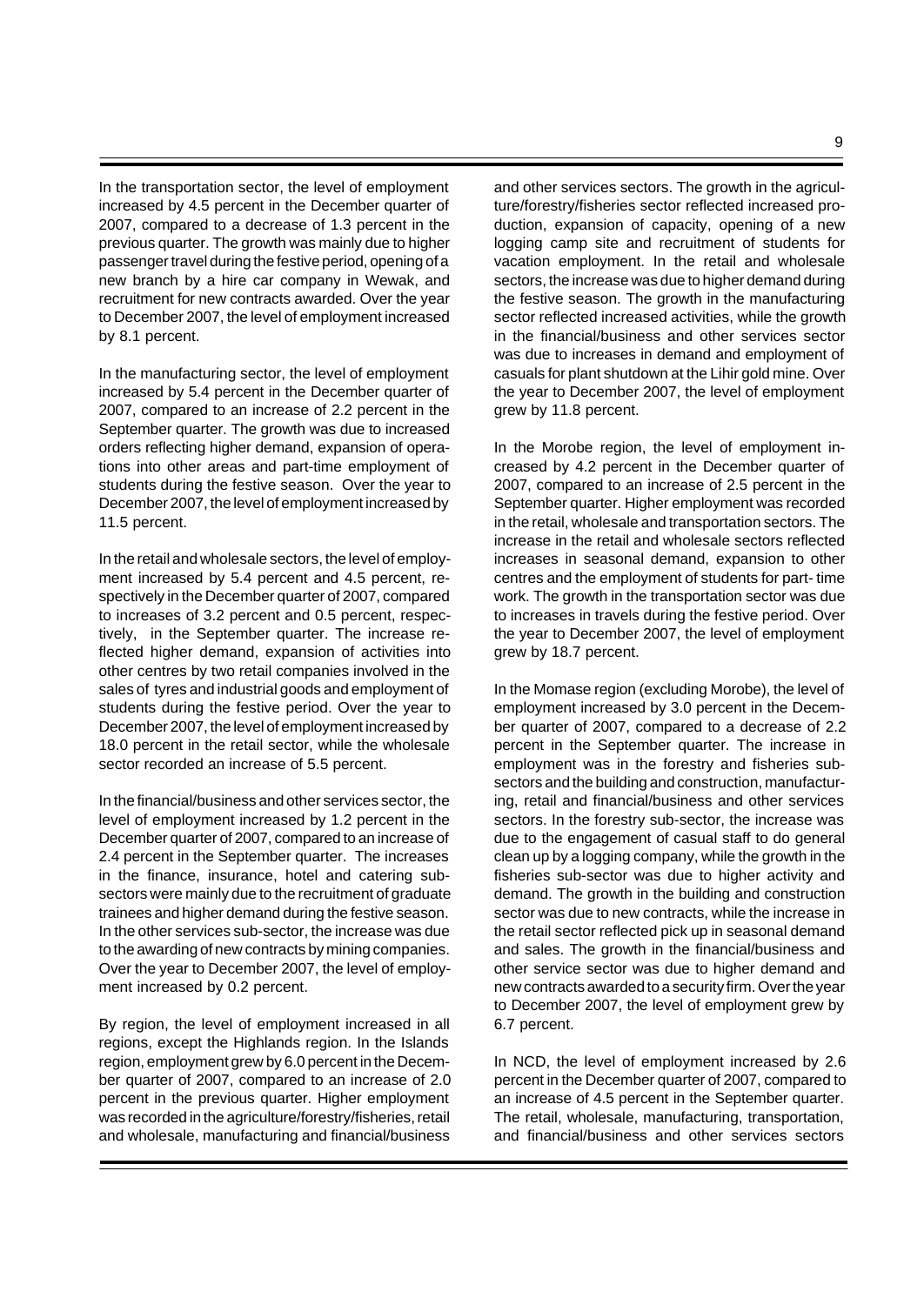recorded higher growth. The increase in the manufacturing sector was due to a pick up in production and orders, expansion of operations into other areas and part-time employment of students during the festive season. The increases in the retail and wholesale sectors were associated with higher demand and sales during the festive period and expansion of operations. The increase in the transportation sector was due to higher passenger travel during the festive period, the opening of a new branch, increases in recruitment of graduate trainees and the awarding of new contracts. In the financial/business and other services sector, the increase was a result of the awarding of new contracts to a security company, recruitment of graduate trainees and expansion of operations. Over the year to December 2007, the level of employment grew by 11.0 percent.

In the Southern region, the level of employment grew by 0.4 percent in the December quarter of 2007, compared to a decrease of 2.1 percent in the September quarter. The increase in employment was in the agriculture/forestry/fisheries, building and construction, retail, wholesale and other services sectors. The increase in the agriculture sub-sector was due to the harvest of palm oil in the Milne Bay province, which more than offset the decline in the Northern province due to the flood. In the fisheries sub-sector, the increase was due to the selection, grading, and cleaning of shells. The growth in the building and construction sector was due to the awarding of new contracts, while the increase in the retail and wholesale sectors was due to higher demand and sales. The growth in the other services sector was due to the engagement of students and expansion of operations. Over the year to December 2007, the level of employment grew by 6.9 percent.

In the Highlands region, the level of employment decreased by 7.0 percent in the December quarter of 2007, compared to an increase of 7.9 percent in the September quarter. The decrease mainly reflected lower employment in the manufacturing sector due to the reduction in operations of a manufacturing company. Over the year to December 2007, the level of employment grew by 0.7 percent.

### **CONSUMER PRICE INDEX**

The headline inflation rate, as measured by the Consumer Price Index (CPI), was 2.9 percent in the December quarter of 2007, compared to 0.6 percent in the September quarter of 2007. This outcome was due to higher betelnut prices, fuel prices and higher inflation outcomes for PNG's major trading partners. By region, all urban areas recorded price increases. The annual headline inflation rate was 3.2 percent in the December quarter of 2007, compared to negative 1.6 percent in the September quarter. This outcome was due to higher prices in all expenditure groups, except the 'Household equipment and operations' group.

The CPI for the 'Food' expenditure group increased by 2.5 percent in the December quarter of 2007, compared to an increase of 1.2 percent in the September quarter. The increase was due to higher prices in all sub-groups, except fruit and vegetables. This expenditure group contributed 1.0 percentage points to the overall movement in the CPI.

The CPI for the 'Drinks, tobacco and betelnut' expenditure group increased by 6.0 percent in the December quarter of 2007, compared to a decline of 0.6 percent in the previous quarter. This outcome was mainly due to an increase in betelnut prices of 41.7 percent. The other sub-groups also recorded higher prices during the quarter. This expenditure group contributed 1.2 percentage points to the overall movement in the CPI.

The CPI for the 'Clothing and Footwear' expenditure group increased by 0.9 percent in the December quarter of 2007, compared to an increase of 2.0 percent in the previous quarter. This outcome was due to higher prices in all sub-groups and contributed 0.1 percentage points to the overall movement in the CPI.

The CPI for the 'Rents, council charges, fuel and power' expenditure group increased by 5.4 percent in the December quarter of 2007, compared to an increase of 2.0 percent in the September quarter. This outcome was due to an increase in fuel and power prices by 9.4 percent. This expenditure group contributed 0.4 percentage points to the overall movement in the CPI.

In the 'Household, equipment and operations' expenditure group, the CPI increased by 1.3 percent in the December quarter of 2007, compared to an increase of 2.3 percent in the September quarter. The increase reflected higher prices for durable and non-durable goods. This expenditure group contributed 0.1 percentage points to the overall movement in the CPI.

The CPI for the 'Transport and communication' expenditure group increased by 1.2 percent in the De-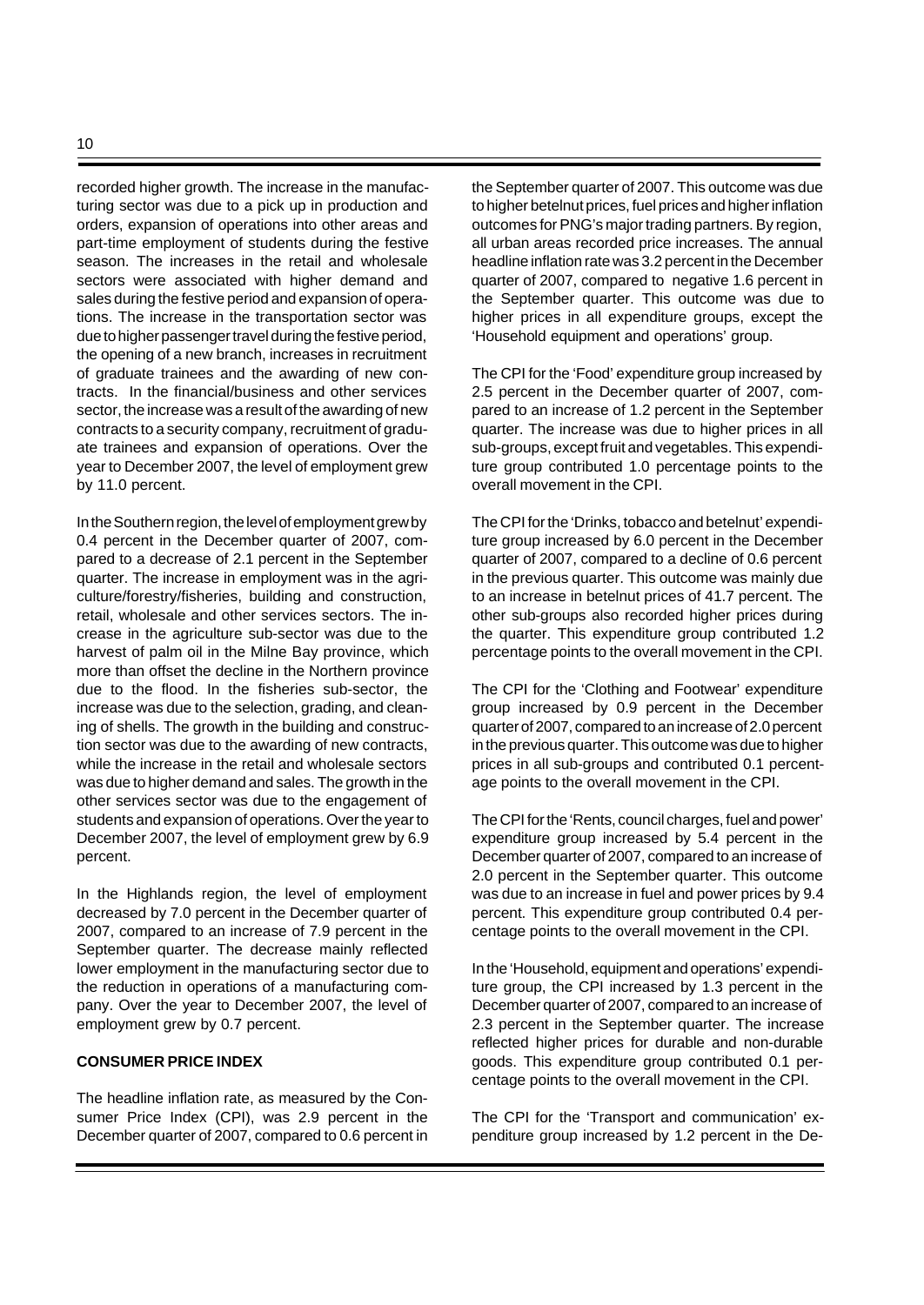

cember quarter of 2007, compared to an increase of 0.1 percent in the previous quarter. This outcome was associated with higher prices for the transport fares and motor vehicles and operations sub-groups. This expenditure group contributed 0.2 percentage points to the overall movement in the CPI.

In the 'Miscellaneous' expenditure group, the CPI increased by 0.5 percent in the December quarter of 2007, compared to 0.6 percent in the September quarter. This outcome was due to higher prices in all sub-groups which included medical and health care services, cultural and entertainment and other goods. This expenditure group's contribution to the overall movement in the CPI was insignificant.

By urban areas, prices increased in all surveyed centres in the December quarter of 2007. In Port Moresby, prices increased by 3.5 percent in the December quarter of 2007, compared to an increase of 0.3 percent in the September quarter. In Goroka, prices increased by 2.2 percent in the December quarter of 2007, compared to an increase of 0.9 percent in the September quarter. In Lae, prices increased by 2.6 percent in the December quarter of 2007, compared to an increase of 1.0 percent in the September quarter. In Madang and Rabaul, prices increased by 3.2 percent and 1.5 percent, respectively, in the December quarter of 2007, compared to an increase of 0.8 percent for both regions in the September quarter of 2007.

In Port Moresby and Goroka, there were higher prices in all expenditure groups and sub-groups, except fruits and vegetables. Inflation movements in Port Moresby contributed the highest weight of 1.5 percentage points to the overall movement in the CPI, while Goroka contributed 0.3 percentage points. In Lae, higher prices in all expenditure groups, except 'Clothing and footwear', contributed to the increase. Prices in all subgroups also increased, except fruits and vegetables. Lae contributed 0.6 percentage points to the overall movement in the CPI. Inflation in Madang was attributed to higher prices for all expenditure groups and sub-groups while in Rabaul, inflation was due to higher prices for all expenditure groups and sub-groups, except fruits and vegetables and betelnut. The centres contributed 0.4 and 0.2 percentage points, respectively, to the overall movement in the CPI.

The exclusion-based inflation rate was 2.1 percent in the December quarter of 2007, compared to 1.2 percent in the September quarter. The trimmed mean inflation rate was 2.3 percent in the December quarter of 2007, compared to 1.1 percent in the September quarter. Annual exclusion-based inflation was 6.1 percent in the December quarter of 2007, compared to 9.5 percent in the September quarter. Annual trimmed mean inflation was 5.3 percent in the December quarter of 2007, compared to 3.6 percent in the September quarter.

# **4. EXPORT COMMODITIES REVIEW**

The total value of merchandise exports was K13,866 million in 2007, an increase of 8.7 percent from 2006. There were increases in the values of coffee, cocoa, palm oil, copra, copra oil, logs, gold and refined petroleum product exports. The value of agricultural, marine products and other non-mineral exports, excluding forestry product and refined petroleum product exports was K1,823.9 million and accounted for 13.2 percent of total merchandise exports in 2007, compared to 11.8 percent in 2006. Forestry product exports were K630.7 million and accounted for 4.6 percent of total merchandise exports in 2007, compared to 4.1 percent in 2006. Refined petroleum product exports were K503.5 million and accounted for 3.6 percent of total merchandise exports in 2007, compared to 2.1 percent in 2006. Mineral export receipts, excluding crude oil were K7,925.0 million and accounted for 57.2 percent of total merchandise exports in 2007, compared to 58.6 percent in 2006. Crude oil exports totalled K2,983.6 million and accounted for 21.5 percent of total merchandise exports in 2007, compared to 23.4 percent of total merchan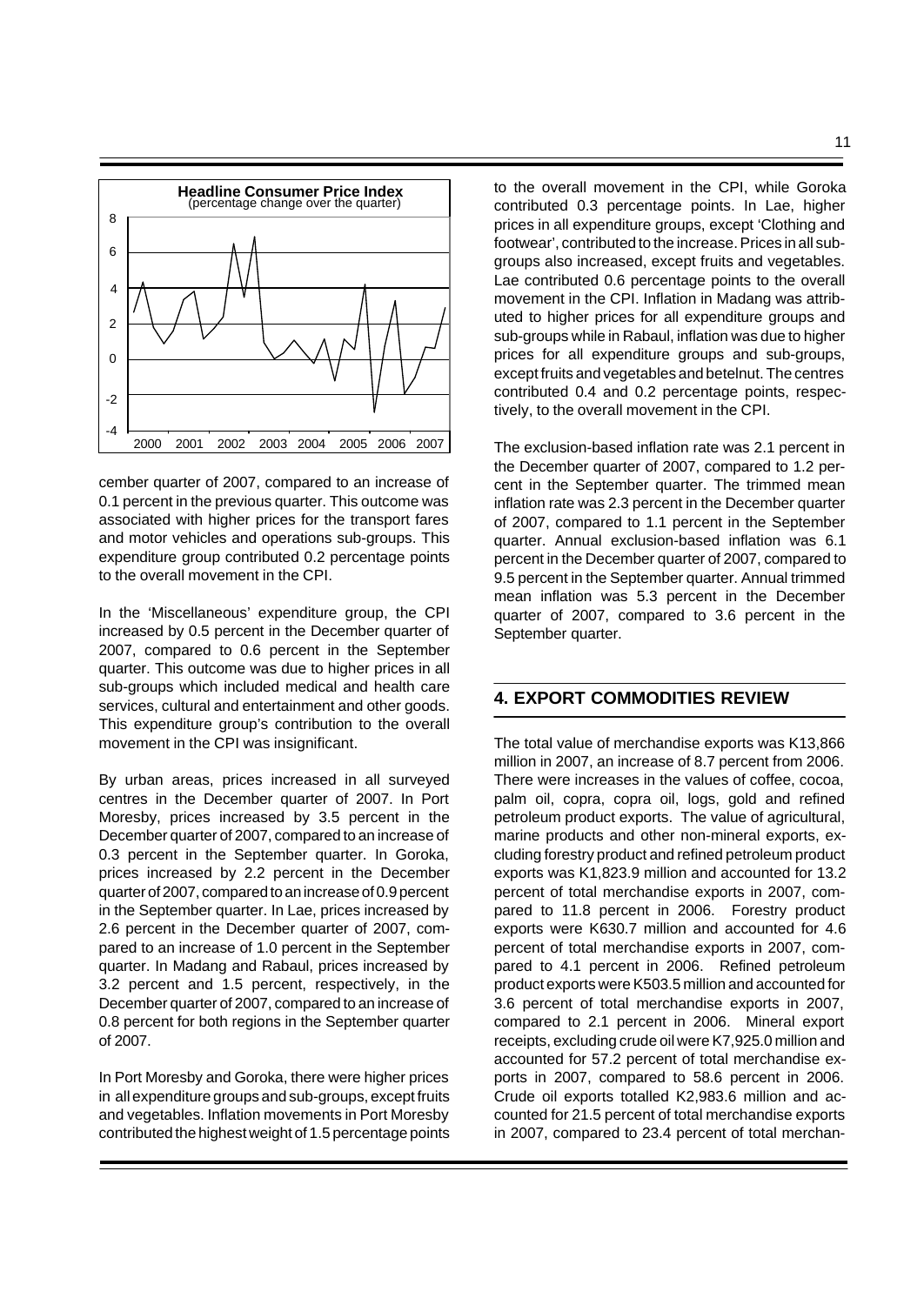dise exports in 2006.

The weighted average kina price of Papua New Guinea's exports increased by 11.0 percent in 2007, relative to 2006. There was an increase of 8.7 percent in the weighted average kina price of mineral exports, with higher kina prices of gold, copper and crude oil exports. For agricultural, logs and marine product exports, the weighted average kina price increased by 24.4 percent due to higher prices of coffee, cocoa, palm oil, copra, copra oil, rubber and logs exports. The higher kina prices was due to higher international prices, which more than offset the appreciation of the kina against the US dollar in 2007. Excluding logs, the weighted average kina price of agricultural and marine product exports increased by 31.3 percent in 2007, compared to 2006.

### **Mineral Exports**

Total mineral export receipts were K10,908.6 million in 2007, an increase of 4.3 percent from 2006. The increase was due to higher kina prices of gold, copper and crude oil, which more than offset declines in the export volumes of copper and crude oil.

Gold export volumes were 57.5 tonnes in 2007, an increase of 1.4 percent from 2006. The increase was due to higher production from the Lihir, Porgera, Tolukuma and Kainantu mines, which more than offset lower production from the Ok Tedi mine due to the extraction of lower ore grades. The average free on board (f.o.b.) price received for Papua New Guinea's gold exports was K64.0 million per tonne in 2007, an increase of 17.2 percent from 2006. The average gold price at the London Metal Exchange was US\$696 per fine ounce in 2007, an increase of 15.4 percent from 2006. The increase was due to higher demand from India combined with increased gold-based investments as a safe-haven investment after increased volatility of prices in the equity markets and the uncertainty surrounding the US dollar. The combined increase in export price and volume resulted in export receipts of K3,672.4 million in 2007, an increase of 18.8 percent from 2006.

Copper export volumes were 199.4 thousand tonnes in 2007, a decline of 8.0 percent from 2006. The decline was due to lower production resulting from the extraction of lower ore grades and a reduction in the shipment of copper ore from the Ok Tedi mine as a result of lower water levels at the Fly river. The average f.o.b. price of





#### **EXPORT COMMODITY PRICES**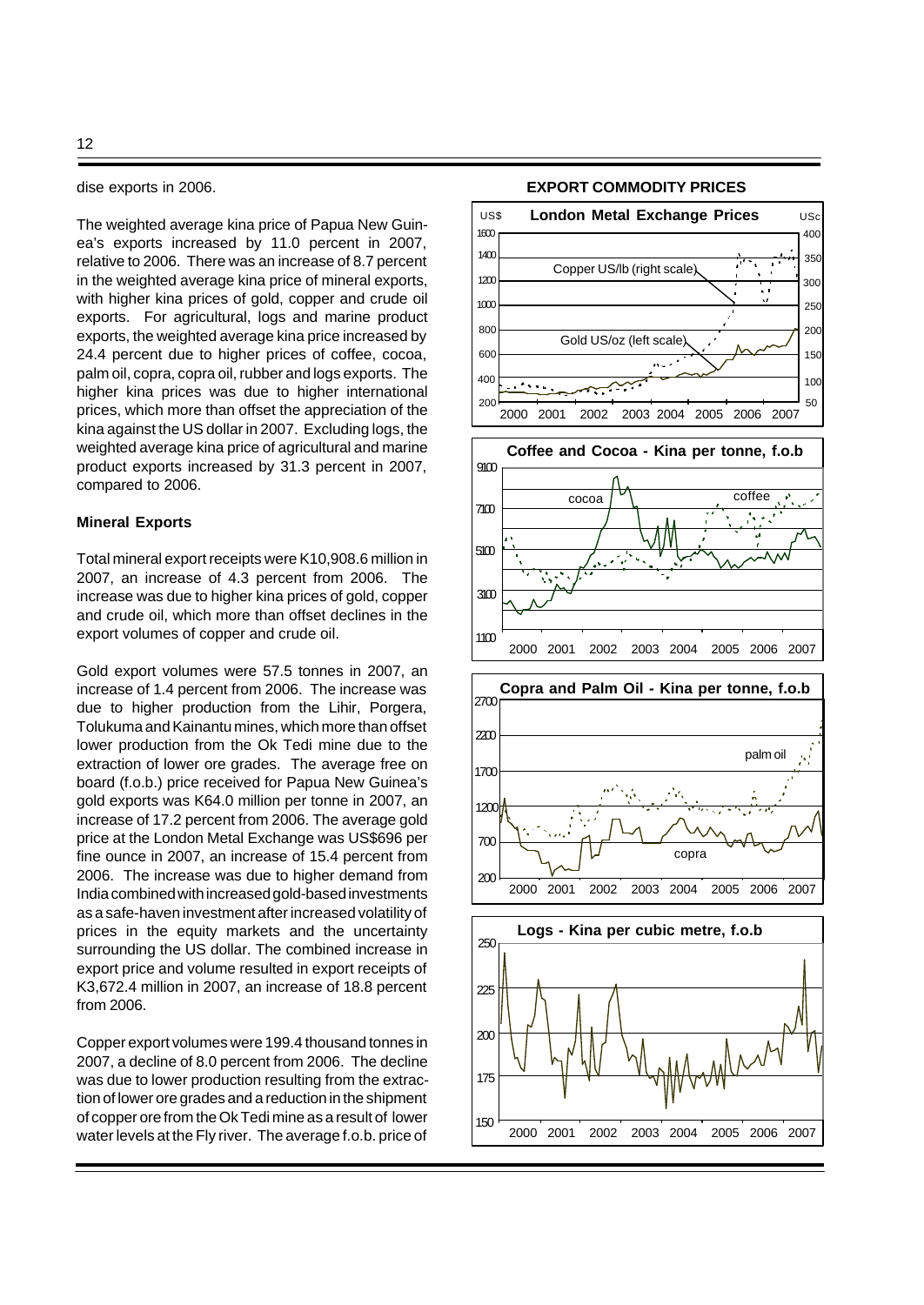Papua New Guinea's copper exports was K20,926 per tonne in 2007, an increase of 4.7 percent from 2006. The increase in international prices was due to lower stock levels at the London Metal Exchange, combined with higher demand from China and India, two of the major copper importing countries in Asia. The increase in export price more than offset the decline in export volume resulting in export receipts of K4,172.7 million, an increase of 3.6 percent from 2006.

Crude oil export volumes in 2007 were 13,802.8 thousand barrels, a decline of 4.9 percent from 2006. The decline reflected lower extraction rates and production due to the natural decline of reserves at the Kutubu, Gobe Main and South East Gobe oil projects. The average export price of crude oil in 2007 was K216 per barrel, an increase of 4.9 percent from 2006. The higher international prices resulted from cuts to the production quota by the Organisation of Petroleum Exporting Countries (OPEC), tension from the continued US led occupation of Iraq, lower North American oil stocks and increased demand from Asia, especially China and India. The decline in export volume more than offset the increase in export price resulting in export receipts of K2,983.6 million, a decline of 0.2 percent from 2006.

Export receipts of refined petroleum products from the Napanapa Oil Refinery in 2007 were K503.5 million, an increase of 90.8 percent from 2006. The increase reflected the return to normal production at the Napanapa Oil Refinery after a temporary shutdown in 2006.

### **Agriculture, Logs and Fisheries Exports**

Export prices of most agricultural export commodities increased in 2007, compared to 2006. Cocoa prices increased by 19.7 percent, coffee by 16.1 percent, palm oil by 53.7 percent, rubber by 3.3 percent, logs by 9.2 percent, copra by 33.5 percent and copra oil by 62.3 percent. Tea prices declined by 2.7 percent and marine products by 30.8 percent. The average export price of logs was K202 per cubic metre in 2007, an increase of 9.2 percent from 2006. The increase in export prices of cocoa, coffee, palm oil, copra, copra oil, rubber and logs more than offset the declines in the prices of tea and marine products resulting in a 24.4 percent increase in the weighted average price of agricultural, logs and marine product exports. Excluding logs, the weighted average price of agricultural and marine product exports increased by 31.3 percent in 2007, compared to 2006.

The volume of coffee exported was 54,600 tonnes in 2007, an increase of 4.4 percent from 2006. The increase was mainly attributed to favourable weather conditions and recovery of coffee trees from rehabilitation. The average export price of coffee was K7,480 per tonne in 2007, an increase of 16.1 percent from 2006. The increase was mainly due to higher international prices reflecting a decline in world supply from Brazil due to unfavourable weather conditions. The combined increases in export price and volume resulted in export receipts of K408.4 million in 2007, an increase of 21.2 percent from 2006.

The volume of cocoa exported was 46,900 tonnes in 2007, an increase of 6.6 percent from 2006. The outcome was attributed to higher production and exports from the major cocoa producing regions mainly due to favourable weather conditions and some stocks carried over from 2006. The average export price of cocoa was K5,561 per tonne in 2007, an increase of 19.7 percent from 2006. The increase was due to higher international prices resulting from lower supply in the world market caused by declines in production from the Ivory Coast, and other countries in Asia and Latin America. The combined increase in export price and volume resulted in export receipts of K260.8 million in 2007, an increase of 27.6 percent from 2006.

The volume of copra exported was 11,800 tonnes in 2007, a decline of 7.1 percent from 2006. The decline was attributed to higher copra sold to the two domestic copra oil mills. The average export price of copra was K873 per tonne in 2007, an increase of 33.5 percent from 2006. The increase was due to higher international prices caused by lower production from the Philippines and Indonesia, two of the world's major copra producers. The increase in export price more than offset the decline in export volume resulting in higher export receipts of K10.3 million in 2007, an increase of 24.1 percent from 2006.

The volume of copra oil exported was 49,900 tonnes in 2007, an increase of 20.2 percent from 2006. The increase was mainly due to higher quantities of copra purchased by the two domestic mills for processing and exporting. The average export price of copra oil was K2,361 per tonne in 2007, an increase of 62.3 percent from 2006. The increase was due to higher international prices as a result of lower copra production from the Philippines and Indonesia, two of the world's major producers, combined with a decline in the supply of other edible oils in the world market. The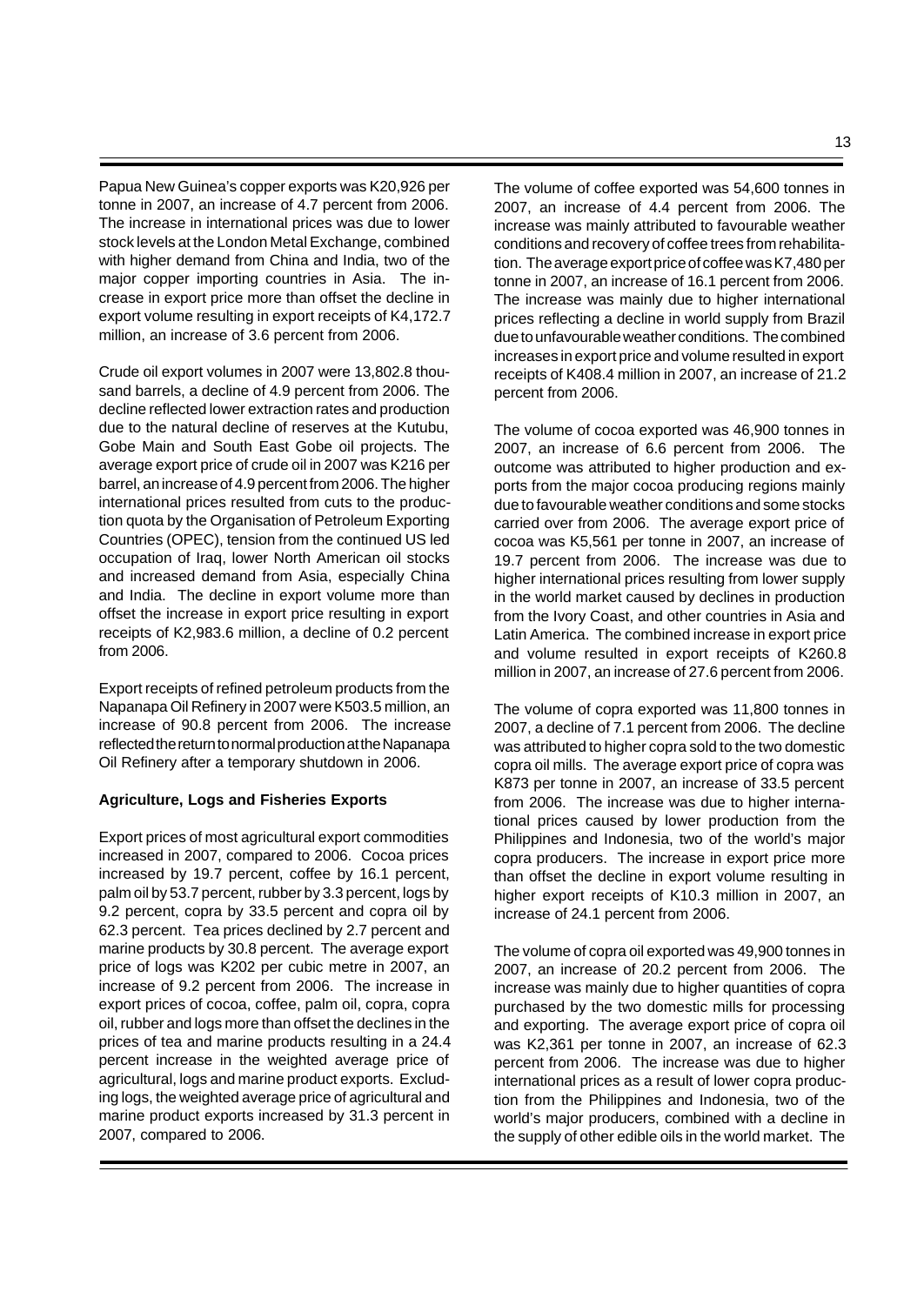combined increases in export price and volume resulted in export receipts of K117.8 million in 2007, an increase of 95.0 percent from 2006.

The volume of palm oil exported was 368,300 tonnes in 2007, an increase of 1.7 percent from 2006. The outcome was due to higher production following increased harvesting from new maturity estates and shipment from other major palm oil producing regions. The average export price of palm oil was K1,825 per tonne in 2007, an increase of 53.7 percent from 2006. The increase reflected higher international prices associated with lower production from Malaysia and Indonesia, two of the world's major producers. The combined increase in export price and volume resulted in export receipts of K672.2 million in 2007, an increase of 56.3 percent from 2006.

The volume of tea exported was 6,400 tonnes in 2007, a decline of 3.0 percent from 2006. The decline was mainly due to lower production as a result of unfavourable weather conditions in the major tea producing areas. The average export price of tea was K3,125 per tonne in 2007, a decline of 2.7 percent from 2006. The decline in export price more than offset the increase in export volume resulting in export receipts of K20.0 million in 2007, a decline of 5.7 percent from 2006.

The volume of rubber exported was 4,100 tonnes in 2007, a decline of 6.8 percent from 2006. The decline was mainly attributed to unfavourable weather conditions in the rubber producing regions combined with deteriorating road conditions. The average export price was K5,585 per tonne in 2007, an increase of 3.3 percent from 2006. The increase was due to higher international prices as a result of lower supply in the world market. The decline in export volume more than offset the increase in export price resulting in exports receipts of K22.9 million in 2007, a decline of 3.8 percent from 2006.

The volume of logs exported was 2,816 thousand cubic metres in 2007, an increase of 6.1 percent from 2006. The increase was due to higher production and shipment of logs from major logging projects due to favourable weather conditions, commencement of new projects and the re-opening of some dormant sites. The average export price of logs was K202 per cubic metre in 2007, an increase of 9.2 percent from 2006. The increase was due to higher international prices, reflecting lower supply of tropical hardwoods in the world market. The combined increase in export price

and volume resulted in export receipts of K567.6 million in 2007, an increase of 15.6 percent from 2006. The value of marine product exports was K32.1 million in 2007, a decline of 65.2 percent from 2006. This was a result of a combined decline in export price and volume.

# **5. BALANCE OF PAYMENTS**

The overall surplus in the balance of payments was K1,592 million in 2007, compared to a higher surplus of K1,958 million in 2006. This outcome was mainly due to a lower surplus in the current account. The lower surplus in the current account was due to a lower trade surplus and higher net service payments. The higher surplus in the capital and financial accounts reflected net inflows of foreign direct investments, which more than offset net outflows from financial derivative and other investments. In 2007, the kina appreciated against the US dollar and Japanese yen, while it depreciated against the other currencies of PNG's major trading partner countries, compared to 2006. This resulted in the depreciation of the TWI, which impacted the kina value of balance of payments transactions.

The trade account recorded a surplus of K6,263 million in 2007, a decline of 6.1 percent from 2006. The lower surplus was due to an increase in the value of merchandise imports, which more than offset an increase in the value of merchandise exports. The value of merchandise exports in 2007 was K13,866 million, an increase of 8.7 percent from 2006. The increase was attributed to higher values of gold, coffee, cocoa, copra, copra oil, palm oil, logs and refined petroleum product exports.

The value of merchandise imports was K7,603 million in 2007, an increase of 25.0 percent from 2006. The increase was due to higher imports by all sectors. General imports increased by 16.9 percent to K5,284 million in 2007, compared to 2006, reflecting an increase in domestic demand. Imports by the mining sector increased by 58.1 percent to K1,704 million in 2007, compared to 2006. The increase was due to higher capital expenditure undertaken by the Ok Tedi and Lihir mines. Petroleum sector imports increased by 26.3 percent to K615 million in 2007, compared to 2006. The outcome reflected higher capital expenditure associated with exploration at the Kutubu oil and Juha gas projects.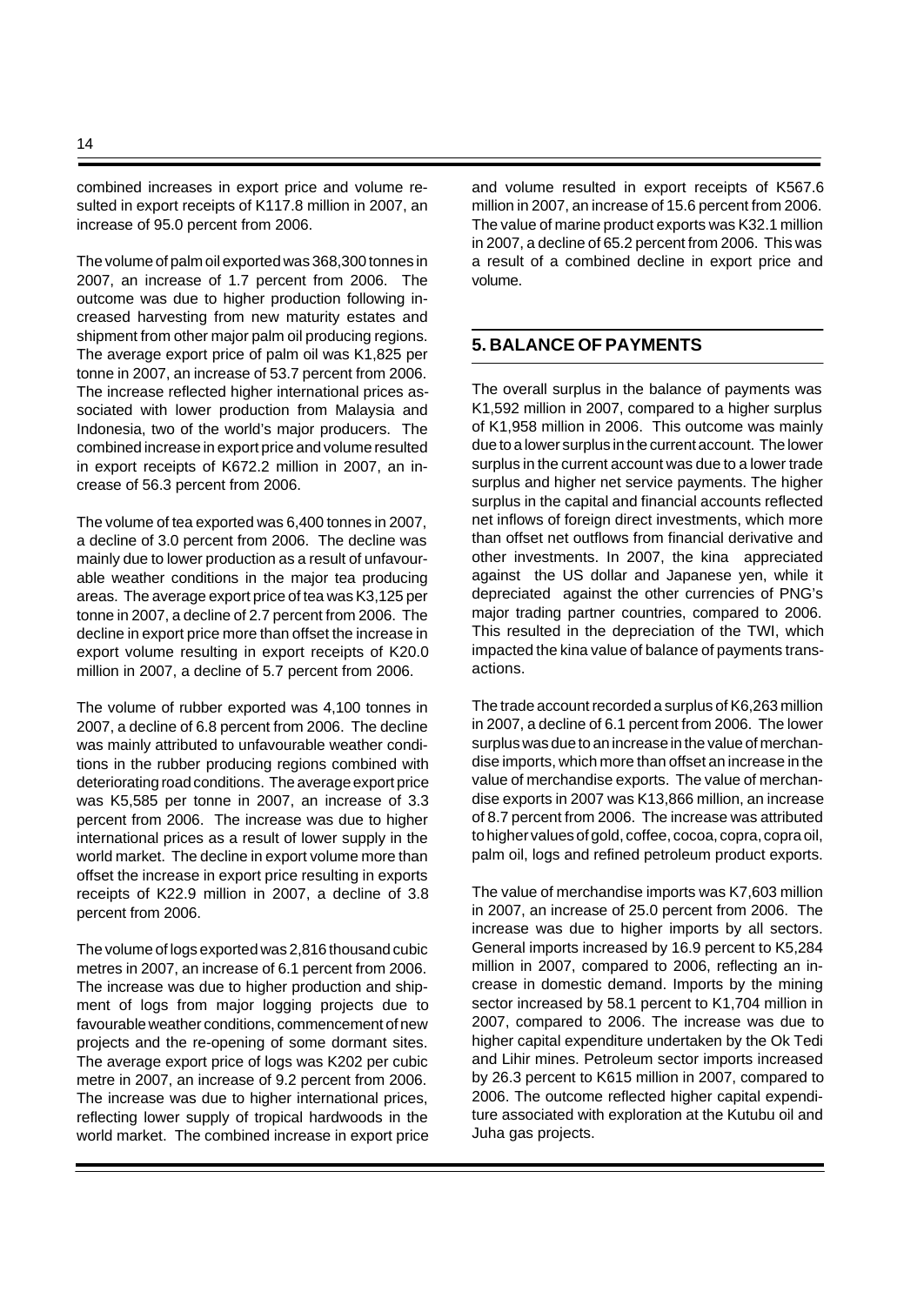The deficit in the services account was K4,343 million in 2007, an increase of 22.2 percent from 2006. The higher deficit was due to increased payments of transportation costs and insurance associated with higher imports, travel, financial, computer and information, communication, other business, cultural and recreation, government services and other services, which more than offset higher service receipts by resident companies.

The deficit in the income account was K2,114 million in 2007, a decline of 14.1 percent from 2006. The outcome was due to lower dividend payments, combined with higher interest receipts, which more than offset higher compensation of employees.

The surplus in the transfers account was K749 million in 2007, an increase of 24.2 percent from 2006. The higher surplus was due to increased receipts of superannuation contributions, family maintenance, gifts and grants and tax receipts, which more than offset higher transfer payments.

As a result of these developments in the trade, services, income and transfers accounts, the current account recorded a lower surplus of K555 million in 2007, compared to a surplus of K1,255 million in 2006.

The capital account recorded a higher net inflow of K113 million in 2007, compared to K135 million in 2006, reflecting lower transfers by donor agencies through direct project financing for the acquisition of fixed assets.

The financial account recorded a higher net inflow of K924 million in 2007, compared to K584 million in 2006. This outcome was due to net inflows of foreign direct investments reflecting share placement by a mineral company to raise capital for exploration activities and operational expenses, and drawdowns from investments in short-term money market instruments. These more than offset higher net outflows from investment in financial derivative instruments, build up in the net foreign assets of the banking system, increase in the foreign currency account balances of the mineral companies, higher net loan repayments by the Government and higher trade credits reflecting funds owed to PNG resident entities. The Government made a net loan repayment of K445 million in 2007, compared to K304 million in 2006.



2 The dotted vertical lines indicate a break in series from 2002. See 'For the Record' in the March 2002 QEB on page 29.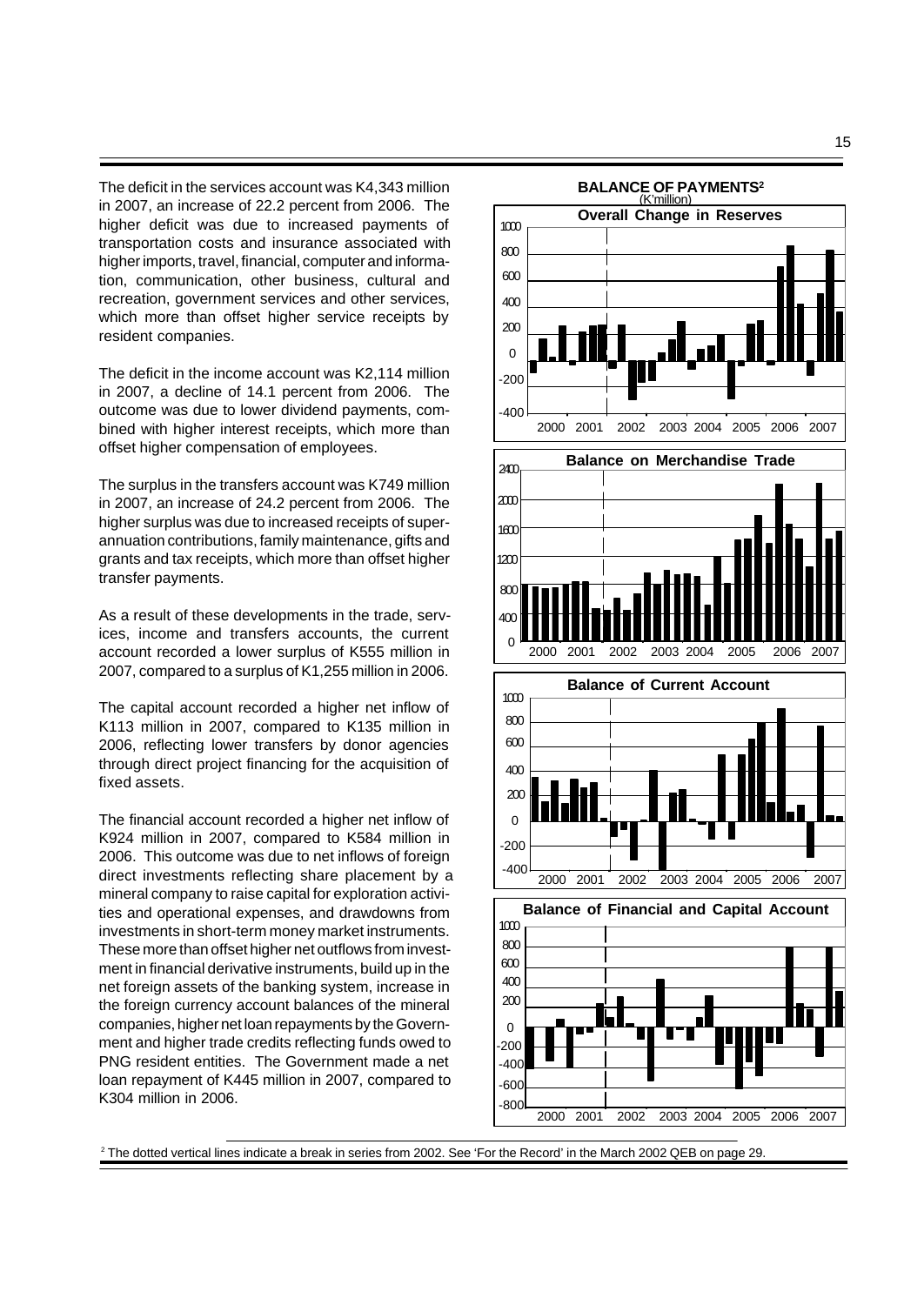As a result of these developments, the capital and financial account balance recorded a higher surplus of K1,037 million in 2007, compared to a surplus of K719 million in 2006.

In the December quarter of 2007, the balance of payments recorded an overall surplus of K365 million, compared to a surplus of K422 million in the corresponding quarter of 2006. This outcome was due to a net inflow in the capital and financial accounts, which more than offset a deterioration in the current account.

The value of merchandise exports was K3,447 million in the December quarter of 2007, an increase of 10.9 percent from the corresponding quarter of 2006. The increase was due to higher export values of crude oil, gold, cocoa, coffee, copra, copra oil, palm oil and refined petroleum products. Agricultural, forestry, marine products and other non-mineral exports, excluding refined petroleum product exports were K573 million comprising 16.6 percent of total merchandise exports in the December quarter of 2007, the same as in the corresponding quarter of 2006. Refined petroleum product exports totalled K88.6 million in the December quarter of 2007 and accounted for 2.6 percent of total merchandise exports, compared to 2.0 percent in the corresponding quarter of 2006. Mineral exports totalled K2,786.1 million or 80.8 percent of total merchandise exports in the December quarter of 2007, compared to 81.3 percent in the corresponding quarter of 2006.

The value of merchandise imports was K1,903 million in the December quarter of 2007, an increase of 13.5 percent from the corresponding quarter of 2006. The outcome reflected higher imports in all sectors. General imports declined by 5.0 percent to K1,179.0 million in the December quarter of 2007, compared to the corresponding quarter of 2006. Mining sector imports increased by 97.0 percent to K567.3 million in the December quarter of 2007, compared to the corresponding quarter of 2006. This outcome was due to increased capital expenditure by the Ok Tedi and Lihir mines. Imports by the petroleum sector increased significantly by 6.5 percent to K156.3 million in the December quarter of 2007, compared to the corresponding quarter of 2006. This outcome was due to higher capital expenditure associated with explorations at the Kutubu oil and Juha gas projects.

The deficit in the services account was K1,008 million

in the December quarter of 2007, an increase of 12.5 percent from the corresponding quarter of 2006. The higher deficit was due to increased payments for transportation and insurance associated with higher imports, education, financial, computer and information, communication, other business, government and other services, which more than offset higher service receipts by resident companies.

The deficit in the income account was K674 million in the December quarter of 2007, an increase of 48.1 percent compared to the corresponding quarter of 2006. This outcome was due to higher compensation of employees, interest payments and dividend payments, which more than offset higher income receipts. The surplus in the transfers account was K177 million in the December quarter of 2007, a significant increase of 276.6 percent, compared to the corresponding quarter of 2006. This outcome was due to higher tax and licensing fees, gifts and grant and family maintenance receipts, combined with lower transfer payments.

As a result of these developments in the trade, services, income and transfers accounts, the current account recorded a lower surplus of K39 million in the December quarter of 2007, compared to a surplus of K128 million in the corresponding quarter of 2006.

The capital account recorded a net inflow of K20 million during the December quarter of 2007, compared to K34 million in the corresponding quarter of 2006, reflecting lower capital transfers by donor agencies for the acquisition of fixed assets**<sup>3</sup>** associated with the construction of roads, buildings and bridges.

The financial account recorded a higher net inflow of K348 million in the December quarter of 2007, compared to K207 million in the corresponding period of 2006. This outcome was due to net inflows of foreign direct investment and the drawdown from investments in short term money market instruments. These more than offset the net outflow from investments in financial derivative instruments and other investments reflecting a buildup in net foreign assets of commercial banks, higher loan repayments by Government and trade credits due to proceeds owed to PNG resident entities.

As a result of these developments, the capital and financial accounts balance recorded a surplus of K368 million in the December quarter of 2007, compared to

<sup>3</sup> See 'For the Record' in the December 2006 QEB on page 35.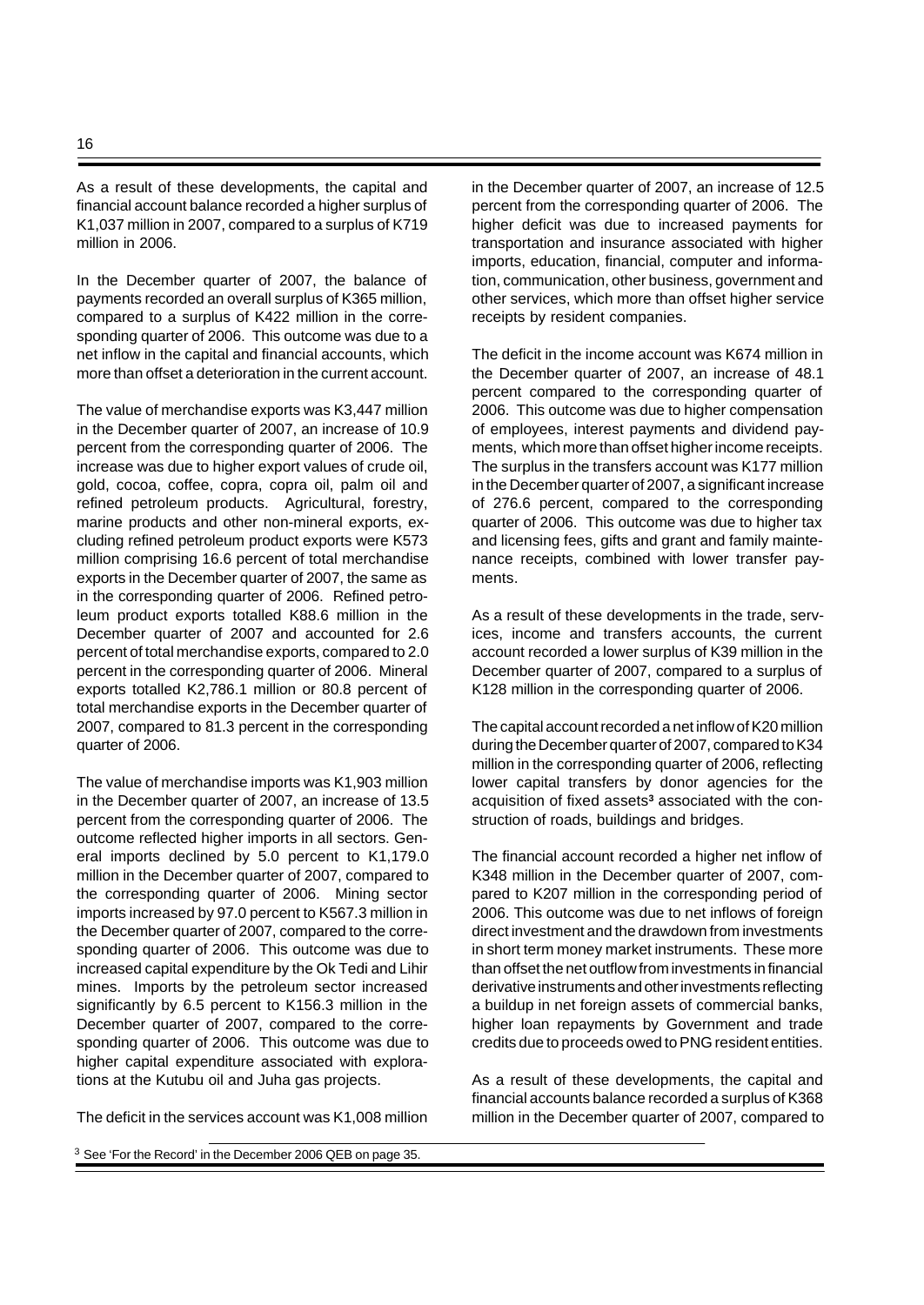K241 million in the corresponding quarter of 2006.

The level of gross foreign exchange reserves at the end of December 2007 was K5,919.4 (US\$2,106.1) million, sufficient for 9.3 months of total and 13.4 months of non-mineral import covers.

## **6. MONETARY DEVELOPMENTS**

### **INTEREST RATES AND LIQUIDITY**

The Bank of Papua New Guinea maintained a neutral monetary policy stance based on low inflation outcome in 2007. Consistent with the Bank's expectations, as stated in the January and July 2007 Monetary Policy Statements (MPS), the Kina Facility Rate (KFR) was maintained at 6.00 percent throughout 2007.

The dealing margin for the Repurchase Agreements (Repos) was reduced by 1.00 percent in aggregate to 100 basis points on both sides of the KFR to align domestic interest rates to the KFR. As a result, Central Bank Bill rates increased with the 28-day CBB rate increasing from 4.02 percent to 4.69 percent and the 63-day rate from 4.04 percent to 4.69 percent over the year to December 2007. Government Treasury bill rates also increased during the same period. The 182 day Treasury bill rate increased from 3.30 percent to 5.00 percent in December 2007. The 365-day Treasury bill rate increased from 4.49 percent to 6.17 percent in December 2007. The weighted average deposit rates quoted by commercial banks on wholesale deposits (K500,000 and above) increased across all maturities in 2007. The 30-day rate increased from 2.02 percent to 2.96 percent, the 60-day rate from 1.19 percent to 4.66 percent, the 90-day rate from 1.50 percent to 3.55 percent and the 180-day rate from 4.11 percent to 4.72 percent.

The weighted average interest rate on total deposits paid by commercial banks increased from 1.0 percent to 1.6 percent, whilst the weighted average interest rate on total loans declined from 10.2 percent to 9.3 percent. The commercial banks Indicator Lending Rates (ILR) spread declined from 9.45 - 10.70 percent to 8.95 - 9.45 percent during 2007.





(OMO) instruments in the conduct of monetary policy in 2007. Between June and November 2007, there were no Treasury bill auctions as the Government retired its maturing bills. The liquidity impact of the maturities was sterilised through the additional issuance of CBBs and Reverse Repos. Trading in the interbank market remained low in 2007 due to the high level of liquidity in the banking system. The Cash Reserve Requirement (CRR) and the Minimum Liquid Assets Ratio (MLAR) of commercial banks were maintained at 3.0 percent and 25.0 percent respectively, in 2007.

Average liquid assets held by other depository corporations (ODCs) increased by 28.3 percent in 2007, compared to an increase of 43.4 percent in 2006. The increase reflected higher holdings of currency and CBBs, which more than offset a decline in holdings of Treasury bills, Inscribed stocks and deposits at the Central Bank.

### **MONEY SUPPLY**

The average level of broad money supply (M3\*) increased by 32.0 percent in 2007, compared to an increase of 35.4 percent in 2006. This outcome was

<sup>4</sup> The dotted vertical lines indicate a break in series from 2002. See 'For the Record' in the June 2006 QEB on page 44.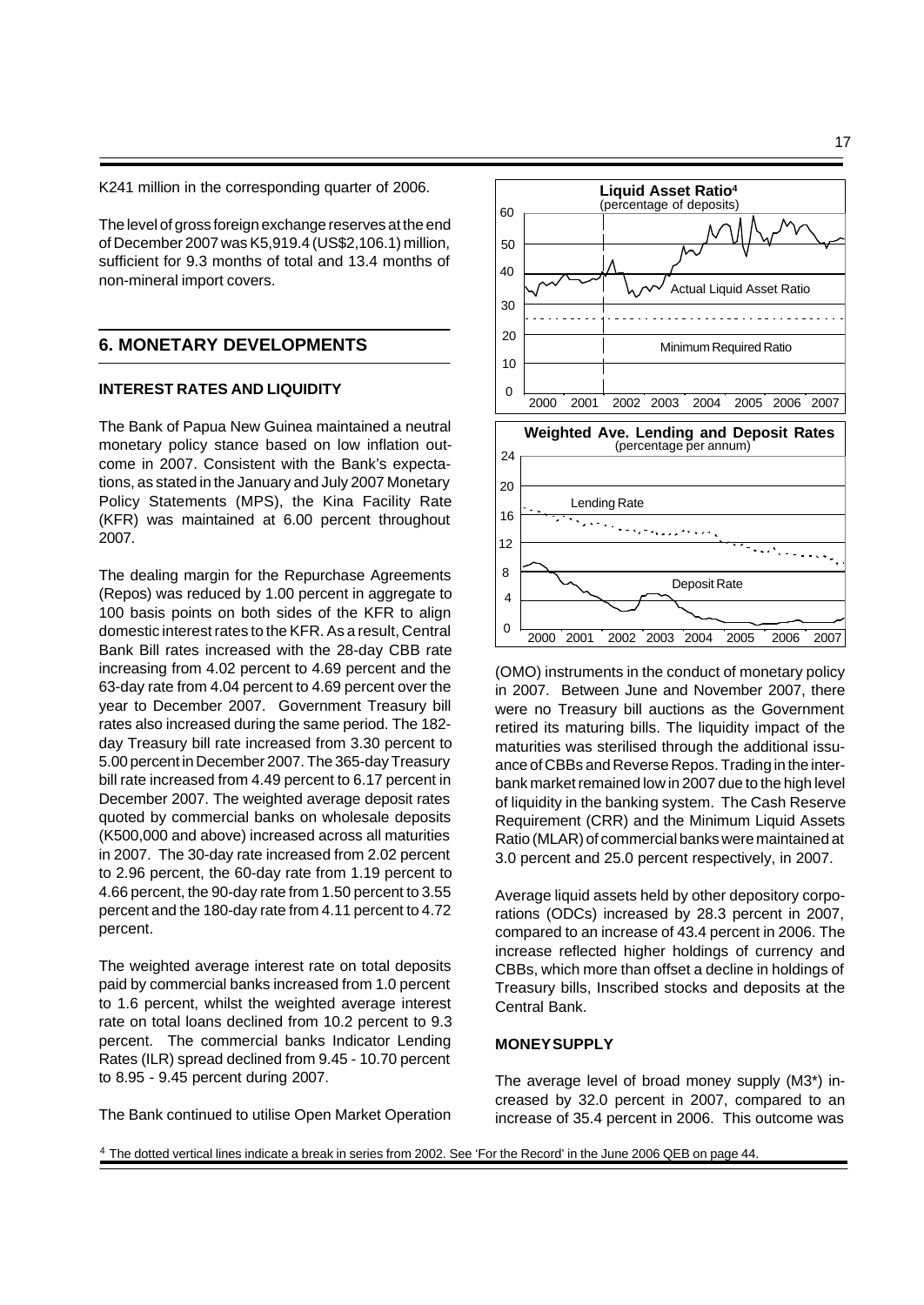due to increases of 57.7 percent in average net foreign assets of depository corporations and 35.8 percent in average net private sector credit, which more than offset a decline of 52.0 percent in average net claims on the Central Government. Net domestic claims outstanding, excluding advances to the Central Government and outstanding loans under the Government's Agricultural export commodity price support scheme, increased by 33.5 percent in 2007, compared to an increase of 26.7 percent in 2006. The average level of the monetary base (reserve money) grew by 19.0 percent in 2007, compared to an increase of 10.5 percent in 2006. The growth reflected the increase in deposits of ODCs at the Central Bank and currency in circulation.

The decline in average net claims on the Government in 2007 resulted mainly from increased Government deposits at the Central Bank and ODCs, combined with a decline in Government securities held by ODCs.

The average level of narrow money supply (M1\*) increased by 31.1 percent in 2007, compared to an increase of 26.9 percent in 2006. There were increases in both currency in circulation and transferable deposits. The average level of quasi money increased by 33.2 percent in 2007, compared to an increase of 47.4 percent in 2006, mainly due to an increase in average term deposits.

The average level of deposits of the ODCs increased by 35.9 percent to K7,909.8 million in 2007 from K5,821.4 million in 2006, due to increases in both transferable and other deposits including Central Government deposits.

### **LENDING**

Over the year to December 2007, total domestic credit extended by depository corporations to the private sector, public-non financial corporations, Provincial and Local Level Governments, and other financial corporations, increased by K1,007.3 million to K4,043.8 million, compared to an increase of K795.3 million in 2006. This was mainly due to growth in private sector credit of K1,006.7 million. The growth in private sector credit was mainly due to lending to the agriculture, forestry and fisheries, manufacturing, transportation and communication, commerce, building and construction and other business services sectors as well as the household sector comprising personal loans

<sup>5</sup> Refer to footnote on page 17.

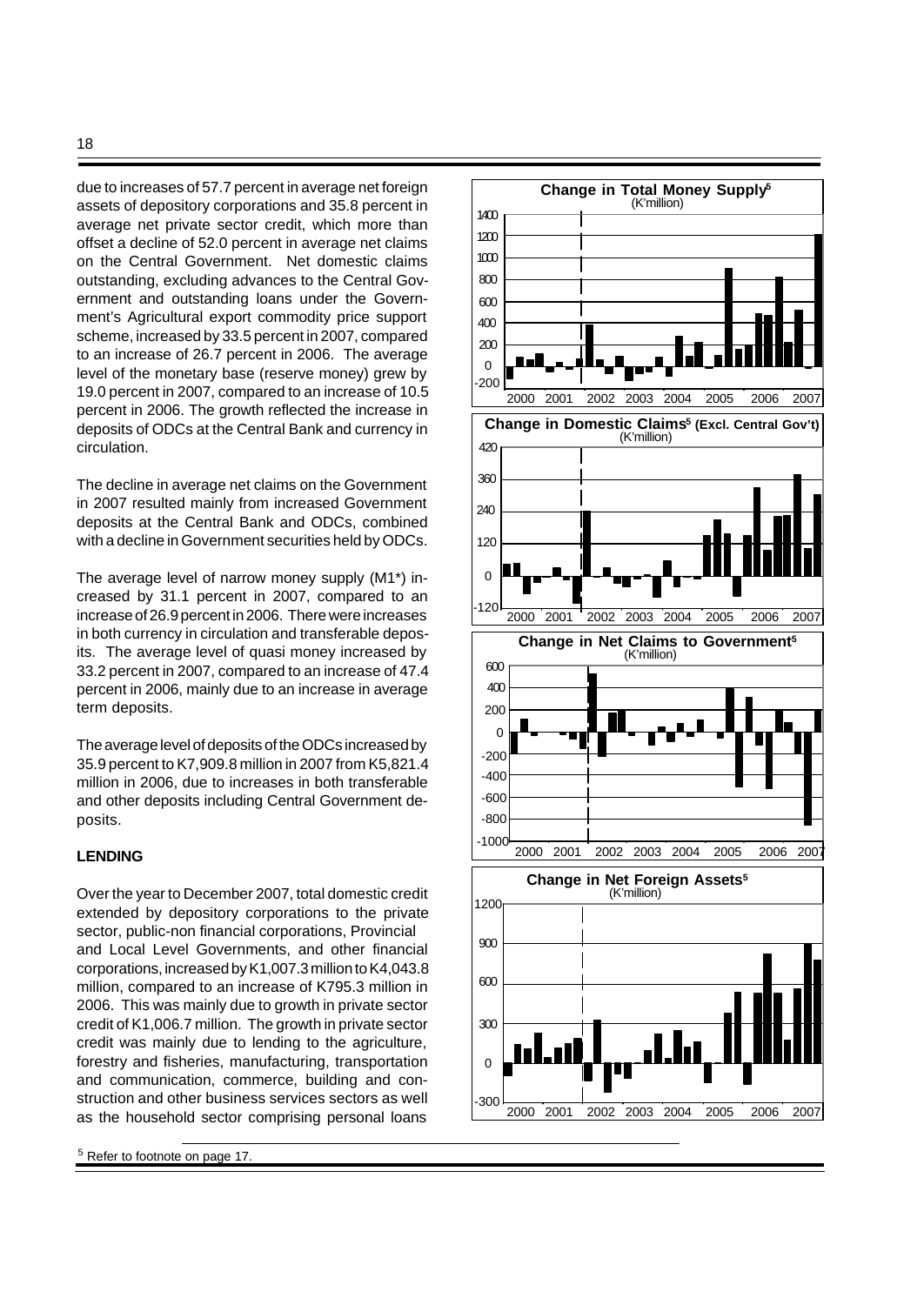

and advances for housing. There were no loan repayments made under the price support schemes. The annualised growth in domestic credit, excluding Central Government and advances under the price support schemes was 35.8 percent over the twelve months to December 2007.

# **7. PUBLIC FINANCE**

Preliminary estimates of the fiscal operations of the National Government for 2007 showed an overall surplus of K575.5 million, compared to a surplus of K535.8 million in 2006. This represents 3.1 percent of the revised nominal GDP and was mainly due to higher than expected mineral tax revenue, which more than offset an increase in expenditure.

Total revenue, including foreign grants, during 2007 was K6,960.3 million, 10.3 percent higher than the receipts collected in 2006, and represents 96.7 percent of the revised budgeted revenue for 2007. The

<sup>6</sup> Refer to footnote on page 17.

increase was attributed to higher tax revenue, which more than offset declines in non-tax revenue, infrastructure tax credits and foreign grants.

Total tax revenue amounted to K5,853.8 million, 18.4 percent higher than the receipts collected in 2006, and represents 102.8 percent of the revised budget tax receipts for 2007. The increase reflected higher collections in both the direct and indirect tax categories.

Direct tax receipts totalled K4,491.3 million, K667.8 million more than the receipts collected in 2006, and represents 102.4 percent of the revised budget amount. The increase reflected higher collections of personal, company and other direct tax receipts. The growth in personal tax receipts resulted from increased employment by the private sector and wage increases. The increase in company tax receipts reflected improvements in the profitability of companies was associated with higher international commodity prices, increased business activity and higher domestic demand. Other direct taxes increased due to higher receipts from gaming machine tax, dividend withholding tax and stamp duties.

Indirect tax receipts was K1,362.5 million, K241.2 million higher than in 2006, and represents 104.3 percent of the revised budgeted tax receipts. This was attributed to increases in most categories of indirect taxes, which more than offset declines in export tax and other indirect taxes. Import duty collections were higher due to increased volume of imports. The increase in excise duties was related to higher consumption of domestically produced and imported items. The growth in Goods and Services Tax (GST) reflected increased collections in most provinces, while export tax receipts decreased as a result of a reduction in tax collections on log exports.

Total non-tax revenue amounted to K368.0 million, K60.8 million lower than the amount collected in 2006, and represents 80.0 percent of the revised budgeted amount. The decline mainly reflected lower dividend payments by Government Statutory bodies and the mineral sector, combined with lower collection of Departmental revenue. Infrastructure tax credit utilised for 2007 totalled K17.8 million, 23.6 percent lower than in 2006, and mainly reflected the delay in the approval of projects undertaken by mineral companies. Foreign grants to development projects totalled K720.7 million, 21.2 percent lower than in 2006, due to lower drawdown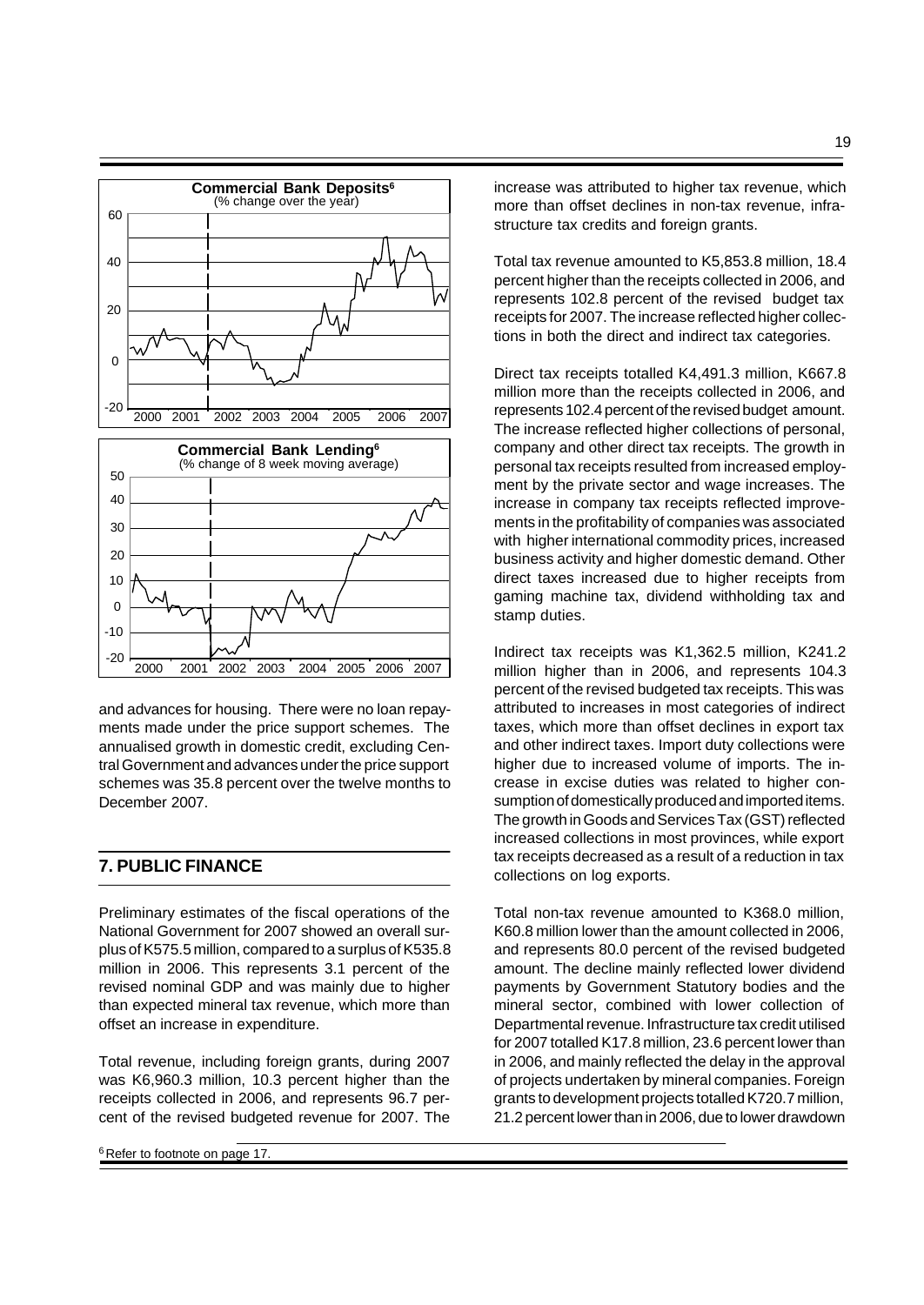of project loans for specific projects.

Total expenditure during 2007 was K6,384.8 million, 10.6 percent higher than in 2006, and represents 92.8 percent of the revised budgeted expenditure for 2007. The increase reflected higher recurrent and capital expenditures.

Recurrent expenditure in 2007 was K3,377.4 million, 12.0 percent higher than in 2006, and represents 100.2 percent of the revised budgeted appropriation. The increase was due to higher spending on National Departments, interest payments and grants to statutory bodies, which more than offset lower Provincial Government expenditure. The National Departmental expenditure was K1,957.8 million, 17.5 percent higher than in 2006, and represents 96.3 percent of the revised budgeted appropriation. The increase mainly reflected higher payments for departmental overheads, personal emoluments for public servants and education subsidies. Interest payments totalled K372.3 million, 21.3 percent higher than the amount paid in 2006, and mainly reflected increased interest expenses on Inscribed stocks and moderate increases in Treasury bill yields. Provincial Government recurrent expenditure was K794.7 million, 2.1 percent lower than the expenditure level during 2006, and represents 106.3 percent of the revised budgeted amount. The increase was due to higher personal emoluments, conditional grants to local level governments and grants to the Autonomous Bougainville Government (ABG).

Total capital expenditure, including additional priority expenditure in the Supplementary Budget was K3,007.4 million, 8.9 percent higher than in 2006. The additional priority expenditure and Supplementary Budget comprise of both development and recurrent expenditures and their separation is not possible. Excluding the additional priority expenditure and Supplementary Budget, the development expenditure in 2007 was K1,280.6 million, 17.6 percent lower than in 2006 and represents 74.5 percent of the revised budgeted expenditure for 2007. The lower development expenditure was due to lack of capacity and implementation constraints, which resulted in increased build up of development funds in trust accounts .

The surplus was partly used to make net overseas loan repayments totalling K427.3 million while net negative financing of K148.2 million reflects deposits with the domestic banking system. The net external loan repayments comprised of K324.6 million to concessionary, K15.6 million to commercial and K87.1 million to extraordinary sources. Negative domestic financing totalling K748.5 million mainly represented Government deposits placed in the banking system, which more than offset unpresented cheques of K600.3 million issued in 2006.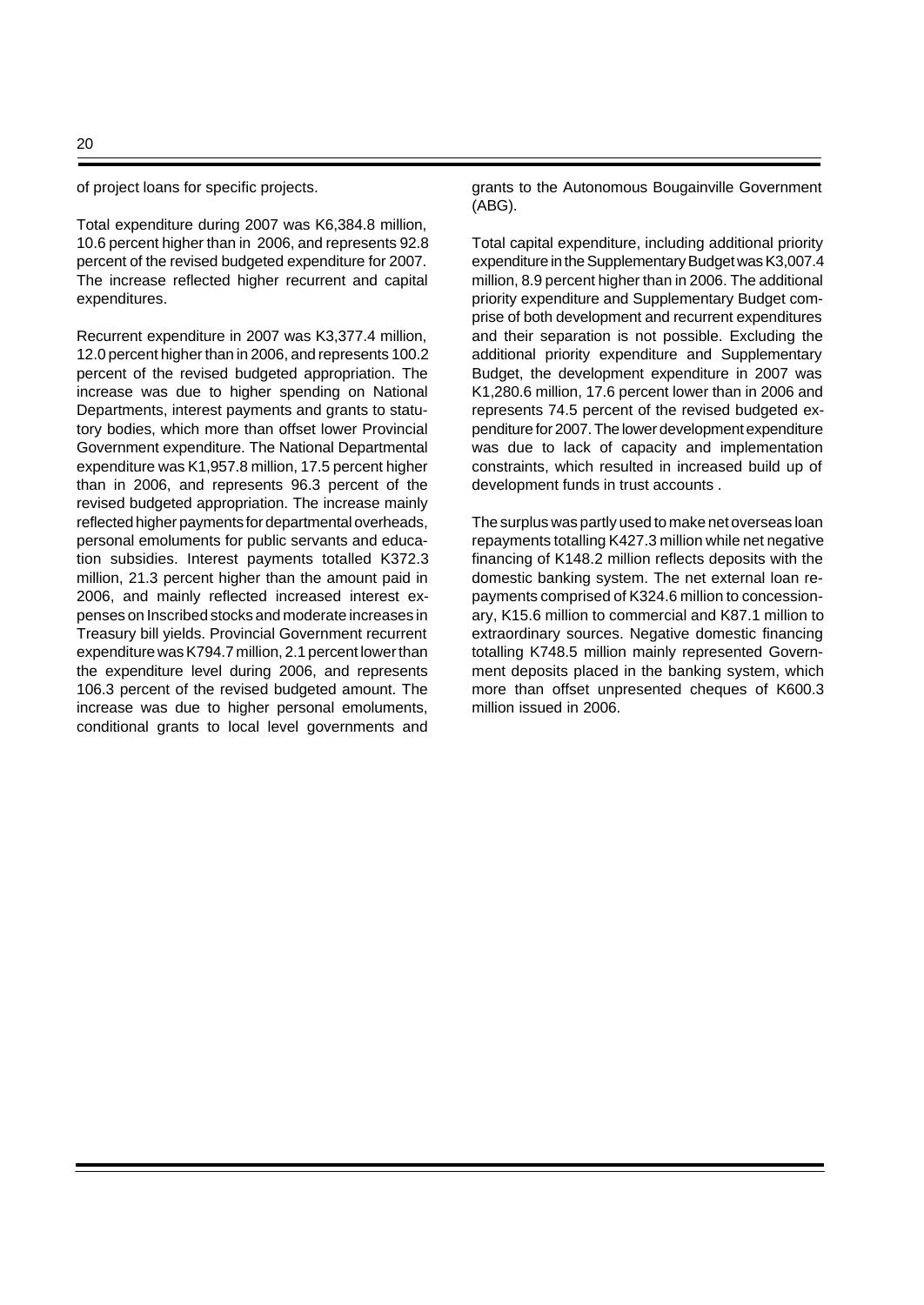# **THE 2008 NATIONAL BUDGET**

The National Budget is the principal tool for fiscal policy; one component of a set of policy tools employed to meet multiple objectives of macroeconomic management. At the macroeconomic level, the importance of the budget lies in its immediate impact on the level of aggregate demand and hence, on the whole economy.

This article reviews the 2008 National Budget which was presented in Parliament on 20<sup>th</sup> November 2007. The 2008 Budget focuses on sustaining economic growth through strengthening the Government's financial position and removing impediments to private sector growth. The implementation of the budget will be guided by the Medium Term Development Strategy (MTDS) 2005-2010 and the proposed Medium Term Fiscal Strategy (MTFS) 2008-2012. As with previous budget articles the detailed budget data has been rearranged and aggregated. Some misclassification of data may occur as a result of this process but the primary focus is the broad aggregates and trends.

The fiscal strategy for 2008 is framed against a backdrop of favourable global and domestic economic conditions. The MTFS 2002-2007 goal of achieving balanced budgets over the medium term has been overtaken by the extraordinary surge in government revenues, resulting from the commodity price boom. The proposed MTFS for 2008-2012 will continue to build on the broad objective of promoting an enabling environment for private sector growth and investment through efficient delivery of public services, low cost structures and appropriate regulatory controls and financial incentives. The Government plans to achieve a budget surplus of 1.0 percent of GDP in 2008 reflecting a significant increase in mineral tax revenue. The mineral revenue will be used to fund on-going expenditure, public investment and debt/liability reduction.

The expenditure allocations for 2008 were centred on increased appropriations for MTDS priority areas, continued public sector reforms and removal of impediments to business and investment. The continued high international prices for mineral commodities enabled the Government to revise upwards the appropriations for the development budget by allocating a large portion of the windfall revenue towards development priorities outlined under the MTDS. The Government's on-going

public sector reforms are vital in building the capacity of the institutions of public service delivery and creating a conducive environment for macroeconomic stability and economic growth.

Consistent with the MTDS, the Government continues to focus on the seven Expenditure Priority Areas (EPAs) of: Primary and Preventive Health; HIV/AIDS Prevention; Basic Education; Development Oriented Adult Education; Transport Rehabilitation and Maintenance; Promotion of Income Earning Opportunities; and Law and Justice. The effective implementation of the MTDS requires the Government to align the Development Budget with the MTDS EPAs by increasing their allocation every year, which would reach 55 percent of Development expenditure by 2010.

The 2008 Budget was based on the existing tax structure with no new taxes and tax increases. The main tax relief and revenue measures proposed include: further reductions in personal income tax for low income earners; removal of stamp duties levied on transactions such as loans, insurance contracts, transfer of property and bank withdrawals; continuation of the Highlands Highway infrastructure tax credit rate; reforms on beer excise based on alcohol content; tax concessions for specified projects in the sectors of agriculture/forestry/fisheries, manufacturing, mining and petroleum; and extension of excise relief for fuels for dinghies and light aircraft.

The Government increased its funding in the development budget by K58.3 million to K763.4 million reflecting its commitment to increase expenditure on MTDS priorities and meet fixed commitments. Donor funding allocation is budgeted to rise by K110.3 million to K1,123.7 million, attributed to increased funding from donor agencies, mainly the European Union (EU) and the Australian Government through AusAID. The project support grants from donor countries continue to be an important source of funds for the on-going development projects.

The formulation of the Budget was based on the expectation of favourable economic developments in 2008. These included continued high export commodity prices, low interest and inflation rates and projected real GDP growth of 6.6 percent in 2008, supported by prudent fiscal and monetary policies. Higher economic growth is expected from all sectors of the economy, except the petroleum sub-sector due to the natural decline of reserves in existing oil fields. A projected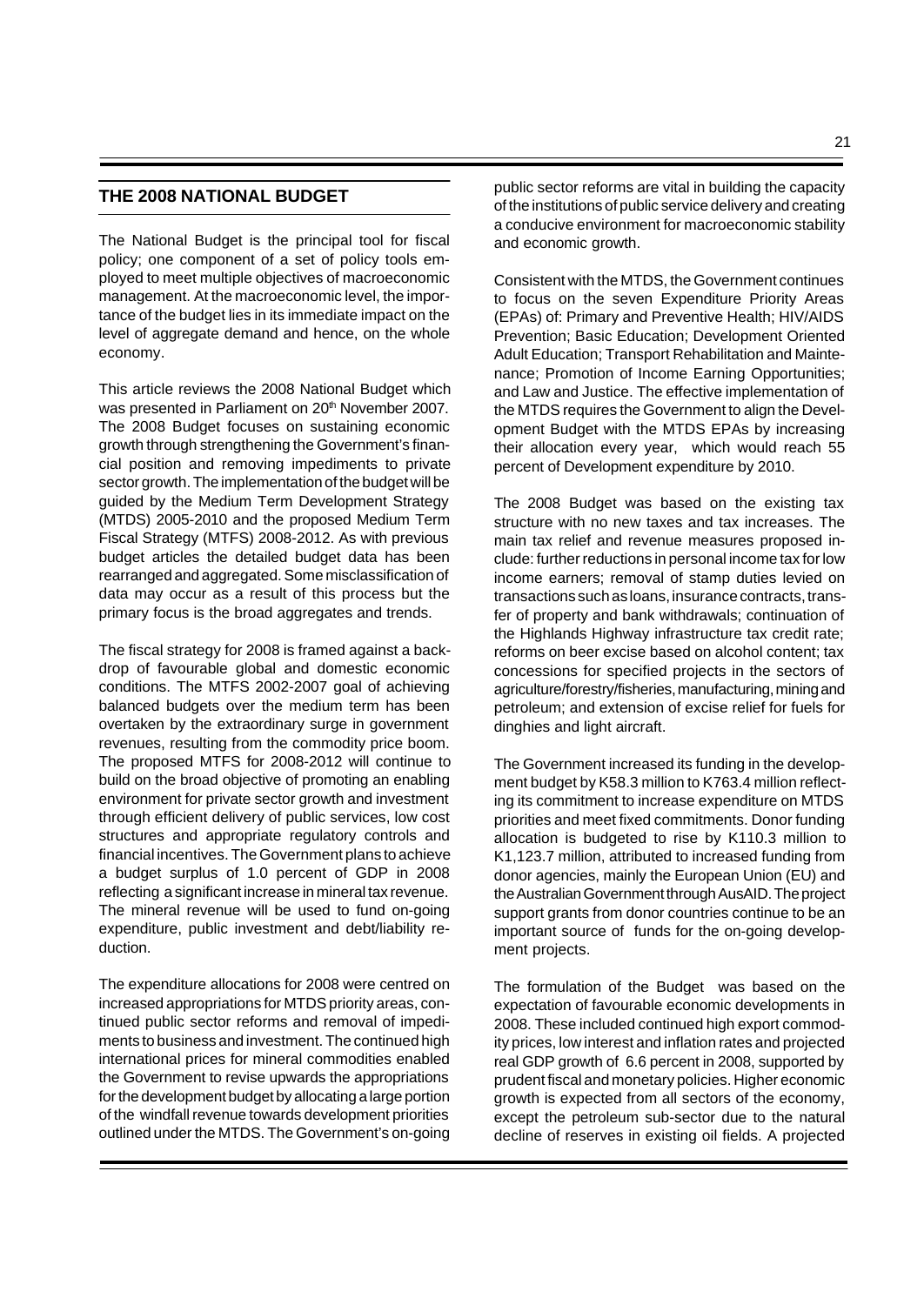22

| Table 1: Budgetary Indicators (K'million) (a) |        |         |             |                           |                          |                     |               |
|-----------------------------------------------|--------|---------|-------------|---------------------------|--------------------------|---------------------|---------------|
|                                               | 2004 r | 2005 r  | 2006 r      |                           | 2007                     |                     | 2008          |
|                                               |        | Actuals |             | Original<br><b>Budget</b> | Revised<br><b>Budget</b> | December<br>Outcome | <b>Budget</b> |
| 1. Total Internal Revenue & Grants            | 4,350  | 5,327   | 6,312       | 5,422                     | 7,200                    | 6,960               | 7,202         |
| 2. Appropriations                             | 4,148  | 5,319   | 5,776       | 5,457                     | 6,879                    | 6,385               | 6,999         |
| of which: Additional Priority Expenditure     |        | 400     | 1,207       | 450                       | 1,790                    | 406                 | 1,476         |
| <b>Supplementary Budget</b>                   |        |         |             |                           |                          | 1,321               |               |
| 3. Surplus/(Deficit) =1-2                     | 202    | 8       | 536         | $-35$                     | 321                      | 576                 | 202           |
| 4. Primary Balance                            | 579    | 340     | 843         | 441                       | 694                      | 948                 | 576           |
| 5. FINANCING                                  | $-202$ | -8      | $-536$      | 35                        | $-321$                   | -576                | $-202$        |
| External                                      | $-325$ | $-163$  | $-219$      | -84                       | $-355$                   | $-427$              | $-279$        |
| Domestic                                      | 124    | 156     | $-317$      | 119                       | 34                       | $-148$              | 77            |
| Asset sales                                   | 25     | 0       | $\mathbf 0$ | 0                         | 0                        | 0                   | $\Omega$      |
| Memorandum Items:                             |        |         |             |                           |                          |                     |               |
| 6. Borrowed Funds                             | 1,434  | 1,666   | 1,268       | 2,278                     | 1,620                    | 551                 | 1,794         |
| 7. GDP (Nominal)                              | 12,652 | 15,263  | 17,051      | 17,886                    | 18,551                   | 18,551              | 19,724        |
| (Ratios to Nominal GDP in %)                  |        |         |             |                           |                          |                     |               |
| 8. Appropriations/GDP                         | 32.8   | 34.8    | 33.9        | 30.5                      | 37.1                     | 34.4                | 35.5          |
| 9. Total Internal Revenue & Grants/GDP        | 34.4   | 34.9    | 37.0        | 30.3                      | 38.8                     | 37.5                | 36.5          |
| 10. Surplus or Deficit/GDP                    | 1.6    | 0.1     | 3.1         | $-0.2$                    | 1.7                      | 3.1                 | 1.0           |
| 11. Borrowed Funds/GDP                        | 11.3   | 10.9    | 7.4         | 12.7                      | 8.7                      | 3.0                 | 9.1           |
| (Growth rates in %, year on year)             |        |         |             |                           |                          |                     |               |
| 12. Total Internal Revenue & Grants           | 19.2   | 22.5    | 18.5        | $-14.1$                   | 14.1                     | 10.3                | 0.0           |
| 13. Appropriations                            | 9.9    | 28.2    | 8.6         | $-5.5$                    | 19.1                     | 10.5                | 1.8           |
| 14. GDP (Nominal)                             | 0.7    | 20.6    | 11.7        | 4.9                       | 8.8                      | 8.8                 | 6.3           |
| 15. Headline Inflation (Over the Year) (b)    | 2.4    | 4.6     | $-0.9$      | 1.5                       | 4.2                      | 3.2                 | 3.2           |

(a) The above figures may not correspond to Table 7.1 in the QEB due to some reclassification.

(b) Actual inflation figures are from the Bank of PNG QEB publications, while inflation figures for 2007 and 2008 Budgets are from the Budget documents,

Volume 1.

Source: Bank of Papua New Guinea and 2008 Budget Papers, Volume 1 , Department of Treasury and Finance.

growth in the agriculture sector reflects expected increase in production associated with higher international prices and expansion of production for domestic consumption. The mining sector is forecast to grow strongly due to increased production from the existing mines and commencement of production at two new mines. The other sectors, including the construction, manufacturing, and transport and communication sectors are expected to contribute to economic growth in line with improved business conditions and increased funding for maintenance and rehabilitation of public infrastructure.

Table 1 summarises fiscal developments from 2004 to 2007 and the Budget indicators for 2008. In 2008, the fiscal burden on the economy, as represented by the appropriations/GDP ratio is expected to increase from the 2007 outcome of 34.4 percent to 35.5 percent. The increased burden reflects a strong growth in expenditure, attributed mainly to additional funding for recurrent and development spending, compared to the growth in GDP.

The 2007 preliminary fiscal out-turn showed a surplus of 3.1 percent of nominal GDP which is higher, compared to the projections in the original and revised budgets. The Budget surplus was partly used to make net repayments to external sources while negative financing to domestic sources reflected an increase in net Government deposits in the domestic banking system.

The projected Budget surplus of K202.3 million for 2008 is 1.0 percent of nominal GDP. The surplus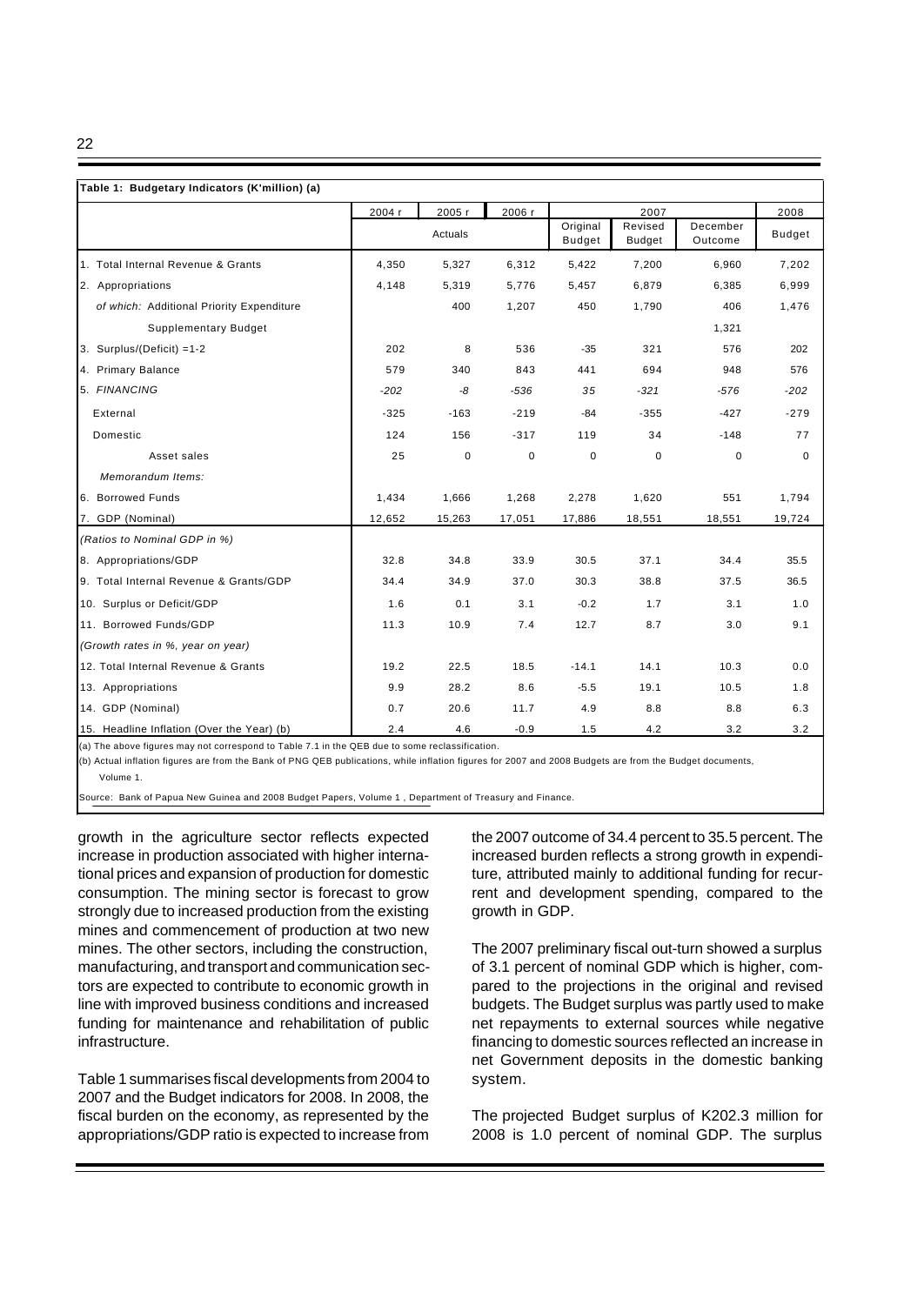| ×<br>I<br>۰, |         |
|--------------|---------|
|              | ۰.<br>× |
|              | w<br>v  |

|                                       | 2004 r | 2005 r  | 2006  |                           | 2007                     |                     | 2008          |
|---------------------------------------|--------|---------|-------|---------------------------|--------------------------|---------------------|---------------|
|                                       |        | Actuals |       | Original<br><b>Budget</b> | Revised<br><b>Budget</b> | December<br>Outcome | <b>Budget</b> |
| 1. Total Internal Revenue & Grants    | 4,350  | 5,327   | 6,312 | 5,422                     | 7,200                    | 6,960               | 7,202         |
| 2. Direct Taxes                       | 2,223  | 2,771   | 3,824 | 3,072                     | 4,387                    | 4,491               | 4,142         |
| 3. Indirect Taxes                     | 997    | 973     | 1,121 | 1,058                     | 1,307                    | 1,363               | 1,375         |
| 4. Department Rev. & Services         | 78     | 91      | 89    | 82                        | 82                       | 75                  | 94            |
| 5. Revenue from Assets                | 202    | 209     | 363   | 331                       | 411                      | 310                 | 467           |
| 6. Grants                             | 850    | 1,283   | 915   | 879                       | 1,013                    | 721                 | 1,124         |
| Memorandum Item:                      |        |         |       |                           |                          |                     |               |
| 7. Borrowings                         | 1,434  | 1,666   | 1,268 | 2,278                     | 1,620                    | 1,695               | 1,794         |
| Ratios (%)                            |        |         |       |                           |                          |                     |               |
| 8. Direct Taxes/Total Revenue         | 51.1   | 52.0    | 60.6  | 56.7                      | 60.9                     | 64.5                | 57.5          |
| 9. Indirect Taxes/Total Revenue       | 22.9   | 18.3    | 17.8  | 19.5                      | 18.1                     | 19.6                | 19.1          |
| 10. Dept. Revenue/Total Revenue       | 1.8    | 1.7     | 1.4   | 1.5                       | 1.1                      | 1.1                 | 1.3           |
| 11. Revenue from Assets/Total Revenue | 4.6    | 3.9     | 5.8   | 6.1                       | 5.7                      | 4.5                 | 6.5           |
| 12. Grants/Total Revenue              | 19.5   | 24.1    | 14.5  | 16.2                      | 14.1                     | 10.4                | 15.6          |
| Memorandum Item:                      |        |         |       |                           |                          |                     |               |
| 13. Borrowings/Total Revenue          | 33.0   | 31.3    | 20.1  | 42.0                      | 22.5                     | 24.4                | 24.9          |

combined with a net domestic borrowing of K77.0 million to be raised from the issuance of Inscribed stocks, will be used to retire external loans totalling K279.3 million. The budgeted net external loan repayment will comprise of K210.3 million for concessional sources, K15.0 million for commercial sources and K54.0 million for extraordinary sources.

The overall primary balance (Table 1) measures the effects of discretionary budgetary policy by excluding net interest expenses on the conventional measure of overall fiscal balance. This balance indicates how the fiscal actions of the Government affect its net debt position. A surplus in the primary balance in 2008 indicates that the Government's net debt and total public debt to GDP ratio is expected to decline to sustainable levels reflecting a reduction in financial and foreign currency risks.

Table 2 depicts the revenue components of the 2008 Budget as a percentage of total revenue, which are projected to increase for most revenue measures,

except the direct taxes. The total budgeted revenue and grants for 2008 is projected to be K2.0 million higher, compared to the 2007 revised Budget for 2007.

In 2008, total direct taxes are projected to decrease by 5.6 percent, compared to the revised Budget for 2007 and account for 57.5 percent of total revenue. The decline is largely due to lower mining and petroleum tax receipts mainly depicting an assumed reduction in the international copper prices and a natural reduction in oil reserves.

Indirect taxes are expected to increase by 5.2 percent in 2008, compared to the revised Budget for 2007 and increase as a ratio of total revenue to 19.1 percent. This mainly reflects growth in Goods and Services Tax (GST) receipts and excise duty collections. Non-tax revenue is expected to increase by 13.7 percent, compared to the revised Budget for 2007 mainly due to higher dividend payments and National Departmental revenue.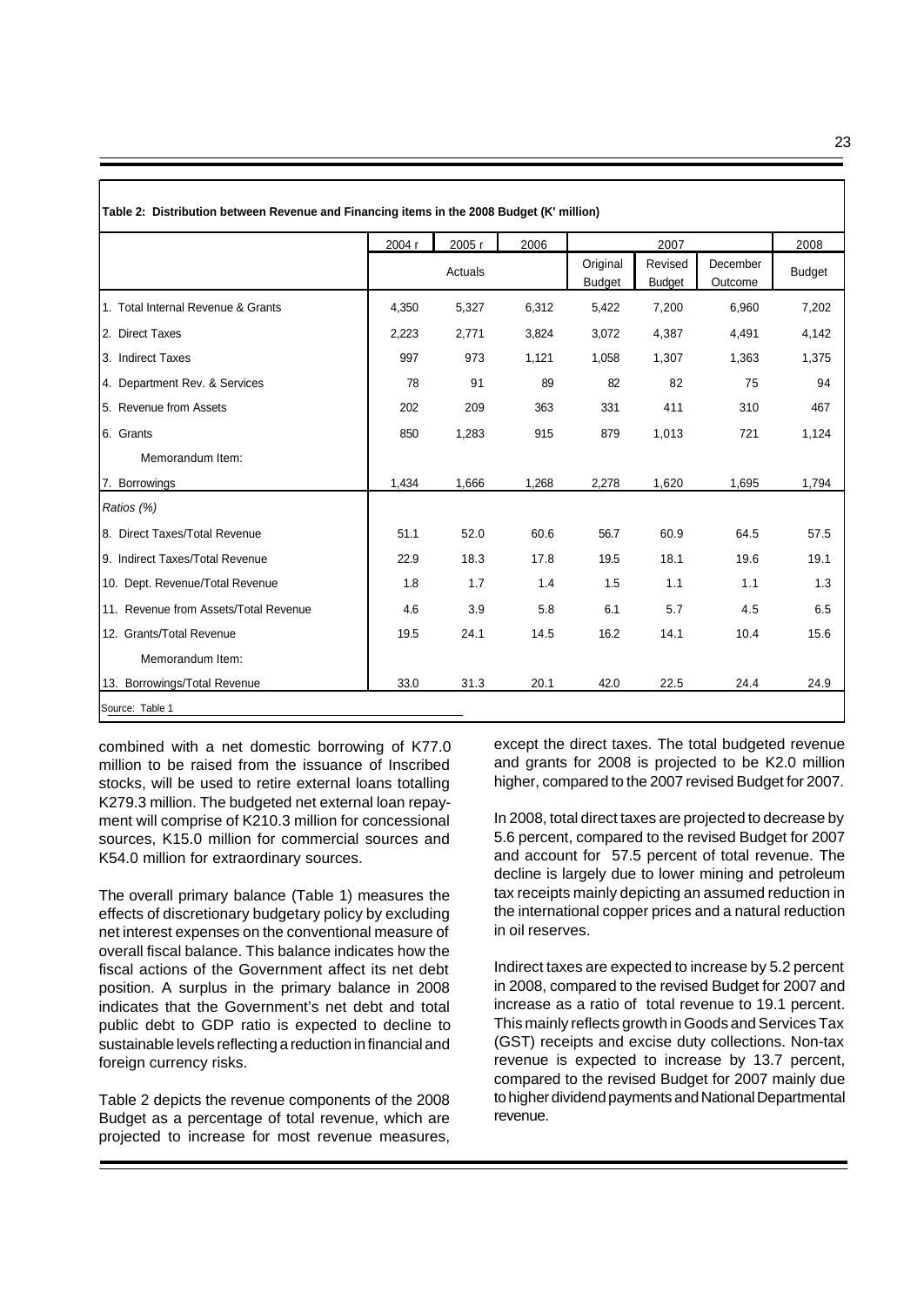| œ | I<br>ш |
|---|--------|
|   | ш      |

| Table 3: Appropriation (K' million)        |       |         |       |                           |                          |                     |               |
|--------------------------------------------|-------|---------|-------|---------------------------|--------------------------|---------------------|---------------|
|                                            | 2004  | 2005 r  | 2006  |                           | 2007                     |                     | 2008          |
|                                            |       | Actuals |       | Original<br><b>Budget</b> | Revised<br><b>Budget</b> | December<br>Outcome | <b>Budget</b> |
| 1. Total Appropriation                     | 4,148 | 5,319   | 5,776 | 5,457                     | 6,879                    | 6,385               | 6,999         |
| 2. Current Expend. National Level (a)      | 2,130 | 2,370   | 2,203 | 2,623                     | 2,623                    | 2,583               | 2,859         |
| 3. Development Expenditure (b)             | 1,327 | 1,871   | 1,554 | 1,637                     | 1,718                    | 1,281               | 1,887         |
| 4. Provincial Governments (c)              | 691   | 678     | 812   | 747                       | 748                      | 795                 | 778           |
| 5. Additional Priority Expenditure         |       | 400     | 1,207 | 450                       | 1,790                    | 406                 | 1,476         |
| 6. Supplementary Budget                    |       |         |       |                           |                          | 1,321               |               |
| Ratios (%)                                 |       |         |       |                           |                          |                     |               |
| 6. Current Expenditure/Total Appropriation | 51.3  | 44.6    | 38.1  | 48.1                      | 38.1                     | 40.5                | 40.8          |
| 7. Dev. Expenditure/Total Appropriation    | 32.0  | 35.2    | 26.9  | 30.0                      | 25.0                     | 20.1                | 27.0          |
| 8. Provincial Govts/Total Appropriation    | 16.7  | 12.7    | 14.1  | 13.7                      | 10.9                     | 12.4                | 11.1          |

Notes:

(a) Current Expenditure, National Level includes interest payments and transfers to Statutory Authorities.

(b) Development expenditure includes Australian project grants

(c) Provincial Government's is recurrent expenditure only.

Total project grants are estimated to increase by 10.9 percent in 2008, compared to the revised Budget for 2007. The increase is accounted for by higher donor funding from the AusAID and EU.

The 2008 National Budget continues to implement the recommendations from several taxation reviews aimed at improving and simplifying tax administration in order to encourage investment and sustain economic growth in the medium term. The Government will continue to focus on strengthening tax compliance, including improvements in collections of non-tax revenue.

Table 3 shows that the share of recurrent expenditure to total appropriation will increase to 40.8 percent in 2008, compared to 38.1 percent in the revised Budget for 2007. This is consistent with the planned 2008 Budget surplus of K202.3 million. The share of development expenditure to total appropriation is 27.0 percent in 2008, compared to 25.0 percent in the revised Budget for 2007. The increase reflects the adherence to aligning funding for the Development Budget with the MTDS priority areas.

The 2008 Budget shows that total expenditure is 1.8 percent higher than the revised Budget for 2007.

National recurrent expenditure is projected to increase by 9.0 percent, development expenditure by 9.8 percent, and recurrent Provincial Government spending by 4.0 percent.

The Government's broad objective of sustaining high economic growth rate is demonstrated by redirecting a large portion of additional revenue towards public investments. These funds are kept in trust accounts. The drawdown of these trust funds can lead to a substantial injection of liquidity into the economy. Unbudgeted increase in recurrent expenditure resulting from these drawdowns could be a threat to monetary conditions and stability in the exchange rate and inflation. Therefore, the Government's adherence to the MTDS and MTFS is essential for macroeconomic stability to continue because it encourages prudent management of Government finances and sustainable debt levels in the medium-term.

The Central Bank will continue to maintain a neutral stance of monetary policy in view of the expected favourable macroeconomic developments and low inflation outlook in 2008. This policy stance can continue to encourage credit growth to the private sector through low interest rate and thus contribute to economic growth. This is expected to be complemented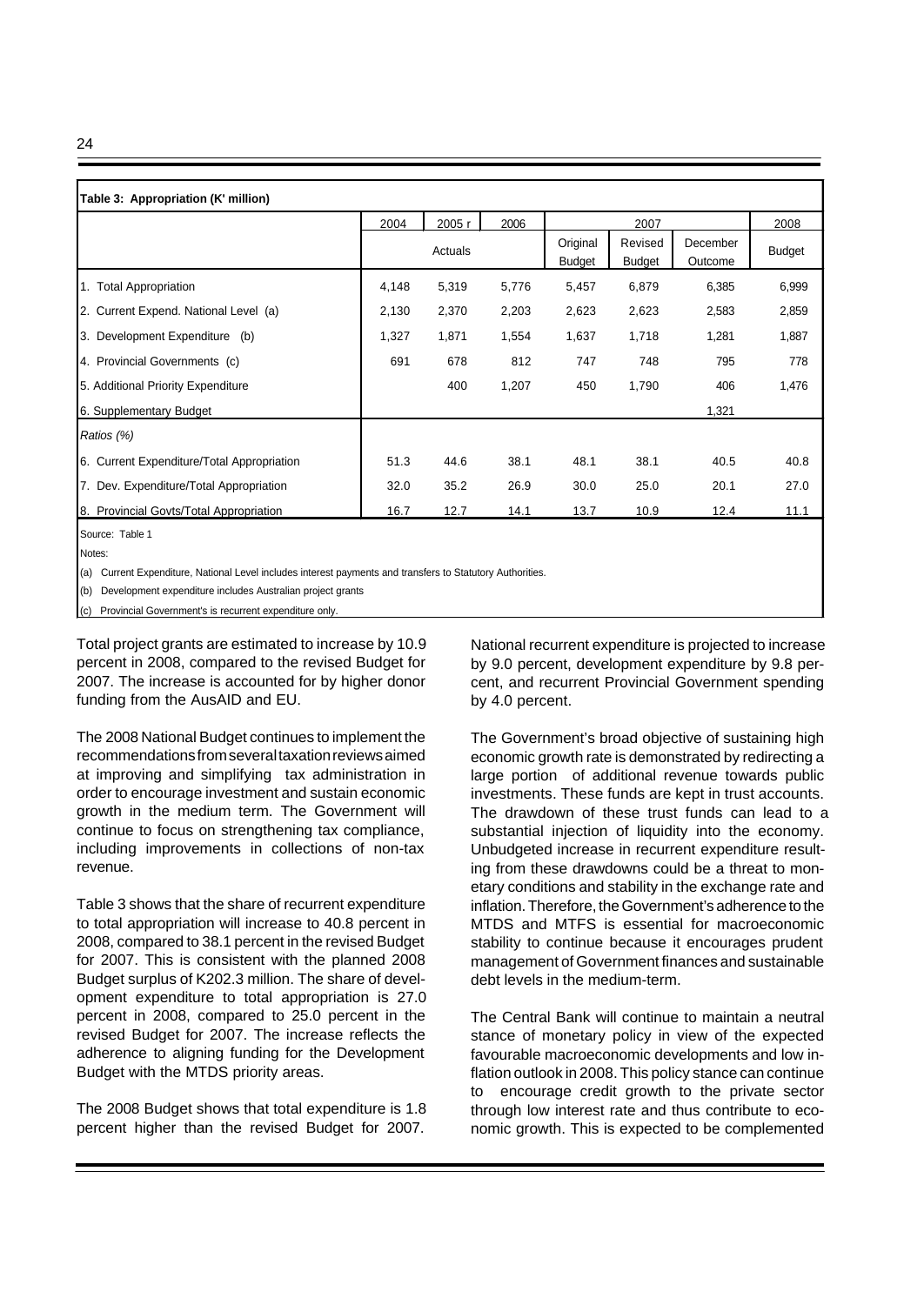by the Government's sound fiscal management through the restraint on recurrent expenditure and the increase in development expenditure in the priority areas of health, education, law and order and physical infrastructure. The continuation of public sector reforms and removal of impediments to trade and investment will assist the efforts to sustain and enhance economic growth in the medium term. Given the high level of revenue, the Government should continue to strive to rationalise expenditure to priority areas. Moreover, any shortfall in Government revenue should be matched by expenditure cuts, rather than resorting to domestic financing to meet budgeted and unbudgeted expenditure levels. Any increase in domestic financing to cover shortfalls in revenue could undermine the macroeconomic stability gained over the last five years. In this context, it is important that the structural reforms are continued by the Government and expenditure priorities are implemented in order to achieve long-term sustainable growth.